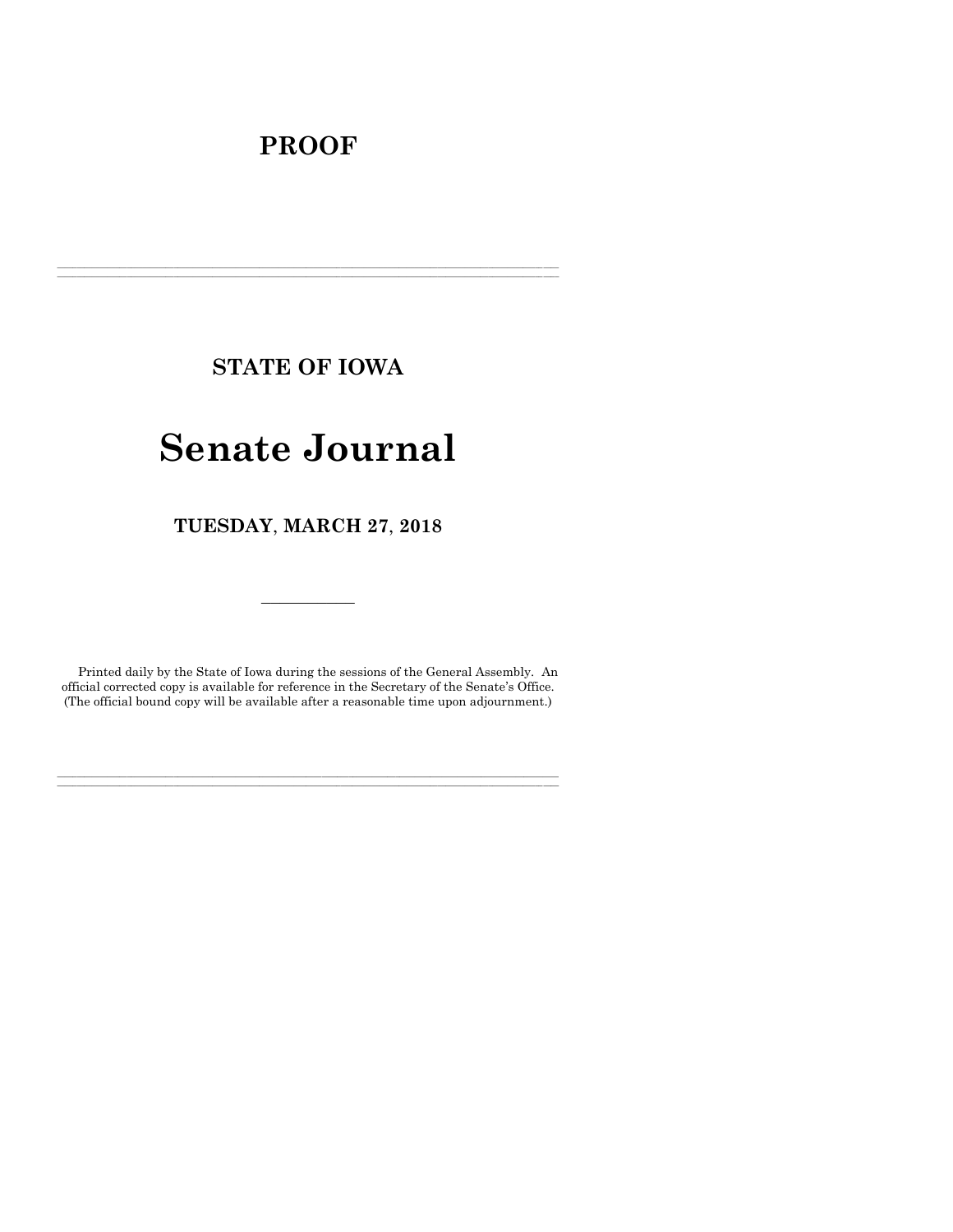# **JOURNAL OF THE SENATE**

 $\frac{1}{2}$ 

SEVENTY-NINTH CALENDAR DAY FORTY-SIXTH SESSION DAY

Senate Chamber Des Moines, Iowa, Tuesday, March 27, 2018

The Senate met in regular session at 9:04 a.m., President Schneider presiding.

Prayer was offered by Michael Vokt of Trinity Lutheran Church in Davenport, Iowa. He was the guest of Senator Smith.

#### PLEDGE OF ALLEGIANCE

The Pledge of Allegiance was led by Senate Page Eric Chelgren.

The Journal of Monday, March 26, 2018, was approved.

#### HOUSE MESSAGES RECEIVED AND CONSIDERED

The following messages were received from the Chief Clerk of the House:

MR. PRESIDENT: I am directed to inform your honorable body that the House has on March 26, 2018, **passed** the following bills in which the concurrence of the House was asked:

**[Senate File 2165](https://www.legis.iowa.gov/legislation/BillBook?ga=87&ba=SF2165)**, a bill for an act concerning payments under the crime victim compensation program.

**[Senate File 2203](https://www.legis.iowa.gov/legislation/BillBook?ga=87&ba=SF2203)**, a bill for an act authorizing the board of nursing to issue a limited nursing authorization to a nurse to complete the clinical component of a nurse refresher course.

**[Senate File 2226](https://www.legis.iowa.gov/legislation/BillBook?ga=87&ba=SF2226)**, a bill for an act relating to formatting requirements for groundwater hazard statements recorded with a county recording office.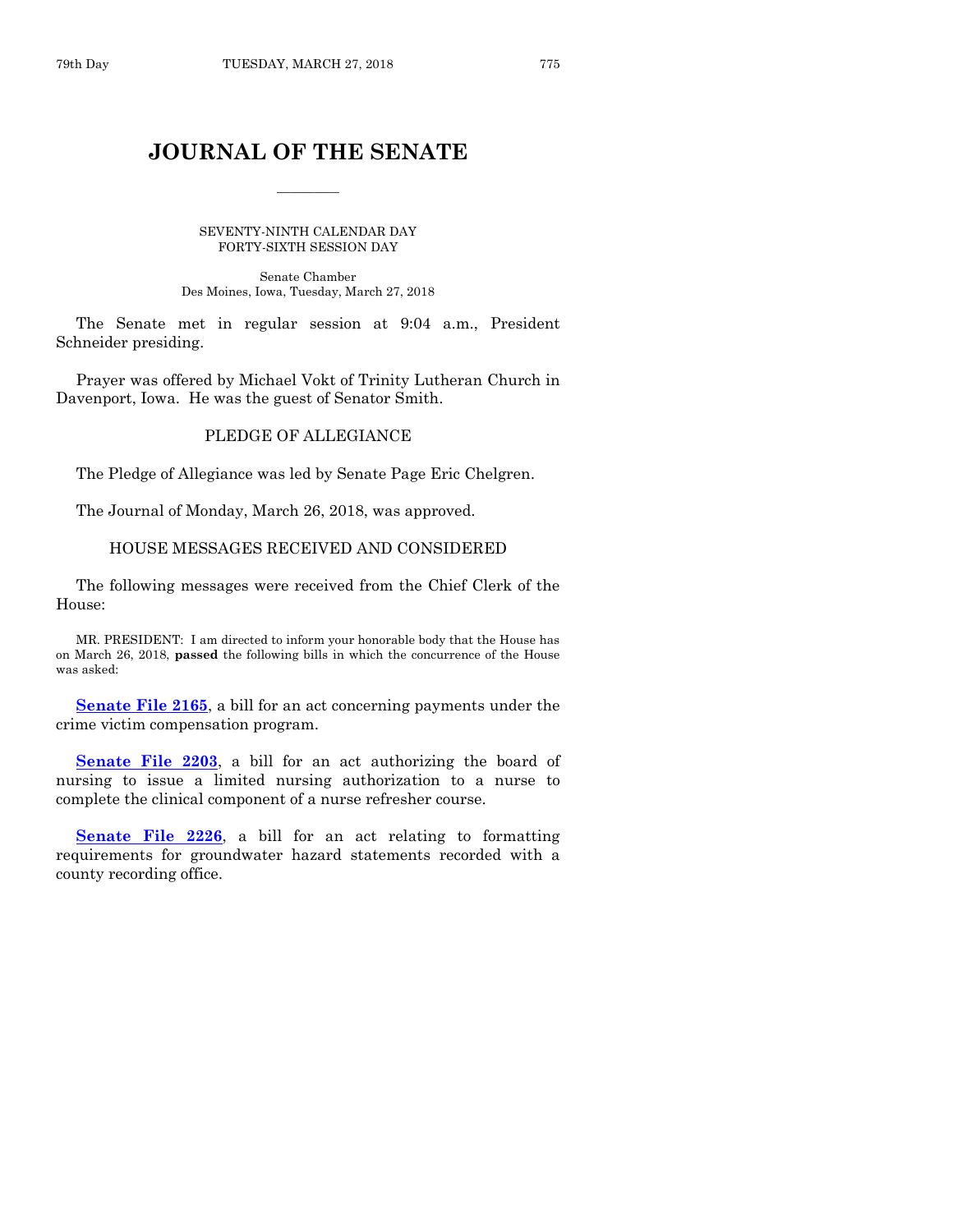# INTRODUCTION OF GOVERNOR'S APPOINTEE

The Secretary of the Senate introduced Stephen Larson, the Governor's appointee to be Administrator of the Alcoholic Beverages Division. He was the guest of Senator Smith and the committee on State Government.

The Senate stood at ease at 9:09 a.m. until the fall of the gavel for the purpose of party caucuses.

The Senate resumed session at 10:40 a.m., President Schneider presiding.

#### LEAVE OF ABSENCE

Leave of absence was granted as follows:

Senator Bertrand, until he arrives, on request of Senator Whitver.

## HOUSE AMENDMENTS CONSIDERED

## **[Senate File 2349](https://www.legis.iowa.gov/legislation/BillBook?ga=87&ba=SF2349)**

Senator Whitver called up for consideration **[Senate File 2349](https://www.legis.iowa.gov/legislation/BillBook?ga=87&ba=SF2349)**, a bill for an act relating to association health plans, a type of multiple employer welfare arrangement, established by bona fide associations of employers, amended by the House in House amendment  $S$ –[5178,](https://www.legis.iowa.gov/legislation/BillBook?ga=87&ba=S5178) filed March 21, 2018.

Senator Zumbach moved that the Senate concur in the House amendment.

The motion prevailed by a voice vote and the Senate **concurred** in the House amendment.

Senator Zumbach moved that the bill, as amended by the House and concurred in by the Senate, be read the last time now and placed upon its passage, which motion prevailed by voice vote, and the bill was read the last time.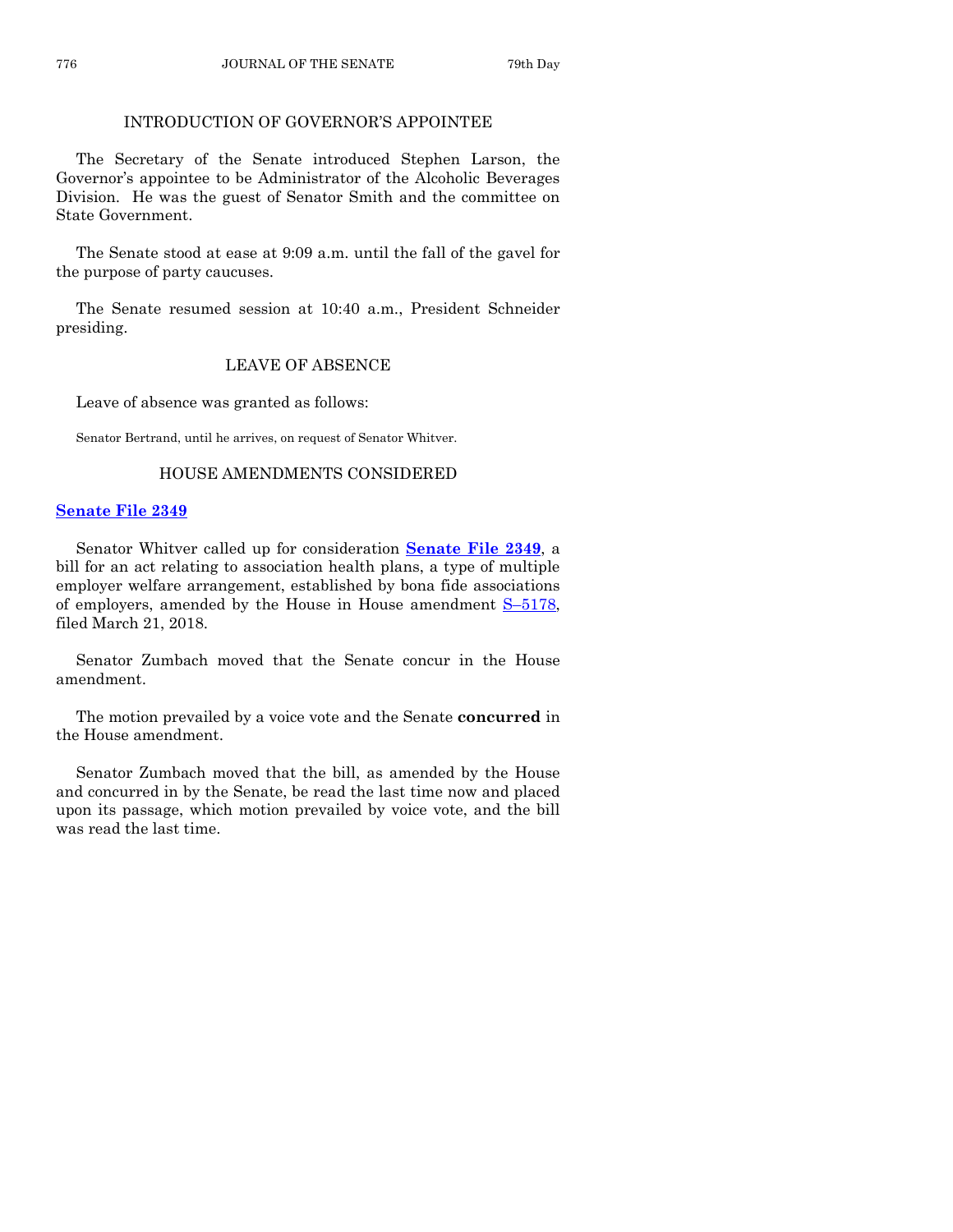Yeas, 37:

| Allen<br>Behn<br>Bowman<br><b>Breithach</b><br>Brown<br>Carlin<br>Chapman<br>Chelgren<br>Costello<br>Danielson | Dawson<br>Edler<br>Feenstra<br>Garrett<br>Greene<br>Guth<br>Hart<br>Horn<br>Johnson, C.<br>Johnson, D. | Kapucian<br>Kinney<br>Kraayenbrink<br>Lofgren<br>Mathis<br>Ragan<br>Rozenboom<br>Schneider<br>Schultz<br>Segebart | Shipley<br>Sinclair<br>Smith<br>Taylor<br>Whitver<br>Zaun<br>Zumbach |
|----------------------------------------------------------------------------------------------------------------|--------------------------------------------------------------------------------------------------------|-------------------------------------------------------------------------------------------------------------------|----------------------------------------------------------------------|
| Nays, 11:                                                                                                      |                                                                                                        |                                                                                                                   |                                                                      |
| Bisignano<br><b>Bolkcom</b><br>Boulton                                                                         | Dotzler<br>Dvorsky<br>Hogg                                                                             | Jochum<br>Lykam<br>McCoy                                                                                          | Petersen<br>Quirmbach                                                |

Absent, 1:

Bertrand

Vacant, 1.

The bill, having received a constitutional majority, was declared to have passed the Senate and the title, as amended, was agreed to.

# **[Senate File 2347](https://www.legis.iowa.gov/legislation/BillBook?ga=87&ba=SF2347)**

Senator Whitver called up for consideration **[Senate File 2347](https://www.legis.iowa.gov/legislation/BillBook?ga=87&ba=SF2347)**, a bill for an act providing for the personal importation of alcoholic liquor, wine, and beer, concerning criminal penalties for bootlegging, and including effective date and applicability provisions, amended by the House in House amendment S-[5181,](https://www.legis.iowa.gov/legislation/BillBook?ga=87&ba=S5181) filed March 26, 2018.

Senator Smith moved that the Senate concur in the House amendment.

The motion prevailed by a voice vote and the Senate **concurred** in the House amendment.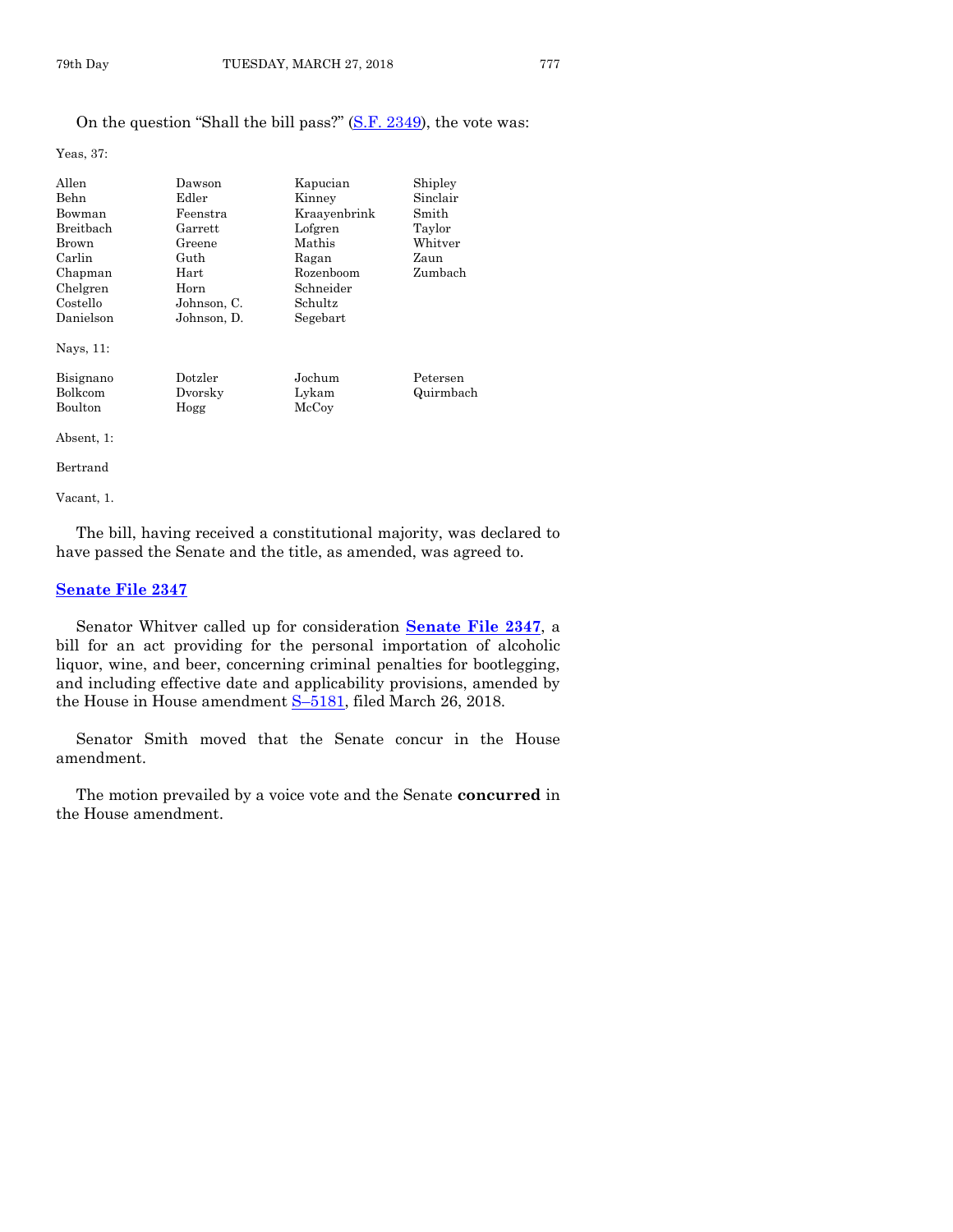Senator Smith moved that the bill, as amended by the House and concurred in by the Senate, be read the last time now and placed upon its passage, which motion prevailed by voice vote, and the bill was read the last time.

On the question "Shall the bill pass?" [\(S.F. 2347\)](https://www.legis.iowa.gov/legislation/BillBook?ga=87&ba=SF2347), the vote was:

Yeas, 47:

| Allen          | Dawson         | Johnson, C.  | Rozenboom |
|----------------|----------------|--------------|-----------|
| Behn           | Dotzler        | Johnson, D.  | Schneider |
| Bisignano      | Dvorsky        | Kapucian     | Schultz   |
| <b>Bolkcom</b> | Edler          | Kinney       | Segebart  |
| Boulton        | Feenstra       | Kraavenbrink | Shipley   |
| Bowman         | $\rm{Garrett}$ | Lofgren      | Sinclair  |
| Breitbach      | Greene         | Lykam        | Smith     |
| Brown          | Guth           | Mathis       | Taylor    |
| Carlin         | $\rm Hart$     | McCoy        | Whitver   |
| Chapman        | Hogg           | Petersen     | Zaun      |
| Chelgren       | Horn           | Quirmbach    | Zumbach   |
| Danielson      | Jochum         | Ragan        |           |

Nays, 1:

Costello

Absent, 1:

Bertrand

Vacant, 1.

The bill, having received a constitutional majority, was declared to have passed the Senate and the title was agreed to.

#### LEAVE OF ABSENCE

Leave of absence was granted as follows:

Senator Zumbach, until he returns, on request of Senator Sinclair.

# CONSIDERATION OF BILL (Appropriations Calendar)

Senator Whitver asked and received unanimous consent to take up for consideration [House File 2254.](https://www.legis.iowa.gov/legislation/BillBook?ga=87&ba=HF2254)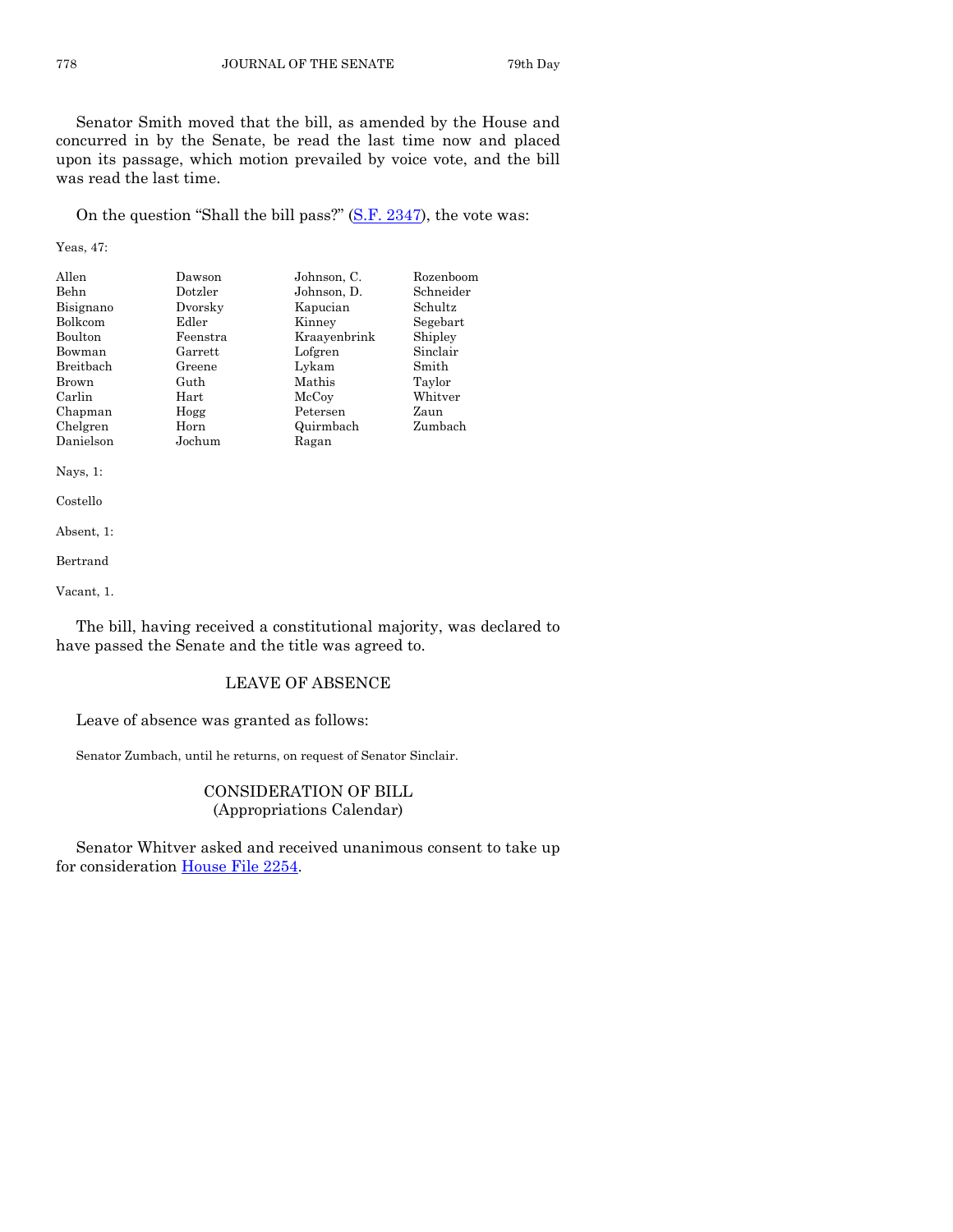# **[House File 2254](https://www.legis.iowa.gov/legislation/BillBook?ga=87&ba=HF2254)**

On motion of Senator Shipley, **[House File 2254](https://www.legis.iowa.gov/legislation/BillBook?ga=87&ba=HF2254)**, a bill for an act relating to 911 emergency telephone and internet communication systems, making appropriations, and including effective date provisions, with report of committee recommending passage, was taken up for consideration.

Senator Shipley moved that the bill be read the last time now and placed upon its passage, which motion prevailed by a voice vote, and the bill was read the last time.

On the question "Shall the bill pass?"  $(H.F. 2254)$ , the vote was:

Yeas, 47:

| Allen       | Danielson | Jochum       | Ragan         |
|-------------|-----------|--------------|---------------|
| Behn        | Dawson    | Johnson, C.  | Rozenboom     |
| Bisignano   | Dotzler   | Johnson, D.  | Schneider     |
| Bolkcom     | Dvorsky   | Kapucian     | Schultz       |
| Boulton     | Edler     | Kinney       | Segebart      |
| Bowman      | Feenstra  | Kraayenbrink | Shipley       |
| Breithach   | Garrett   | Lofgren      | Sinclair      |
| Brown       | Greene    | Lykam        | Smith         |
| Carlin      | Guth      | Mathis       | Taylor        |
| Chapman     | Hart      | McCoy        | $\rm Whitter$ |
| Chelgren    | Hogg      | Petersen     | Zaun          |
| Costello    | Horn      | Quirmbach    |               |
| Nays, none. |           |              |               |
| Absent, 2:  |           |              |               |
| Bertrand    | Zumbach   |              |               |
|             |           |              |               |

Vacant, 1.

The bill, having received a constitutional majority, was declared to have passed the Senate and the title was agreed to.

# CONSIDERATION OF BILLS (Unfinished Business Calendar)

Senator Whitver asked and received unanimous consent to take up for consideration House Files 2297 and 2402.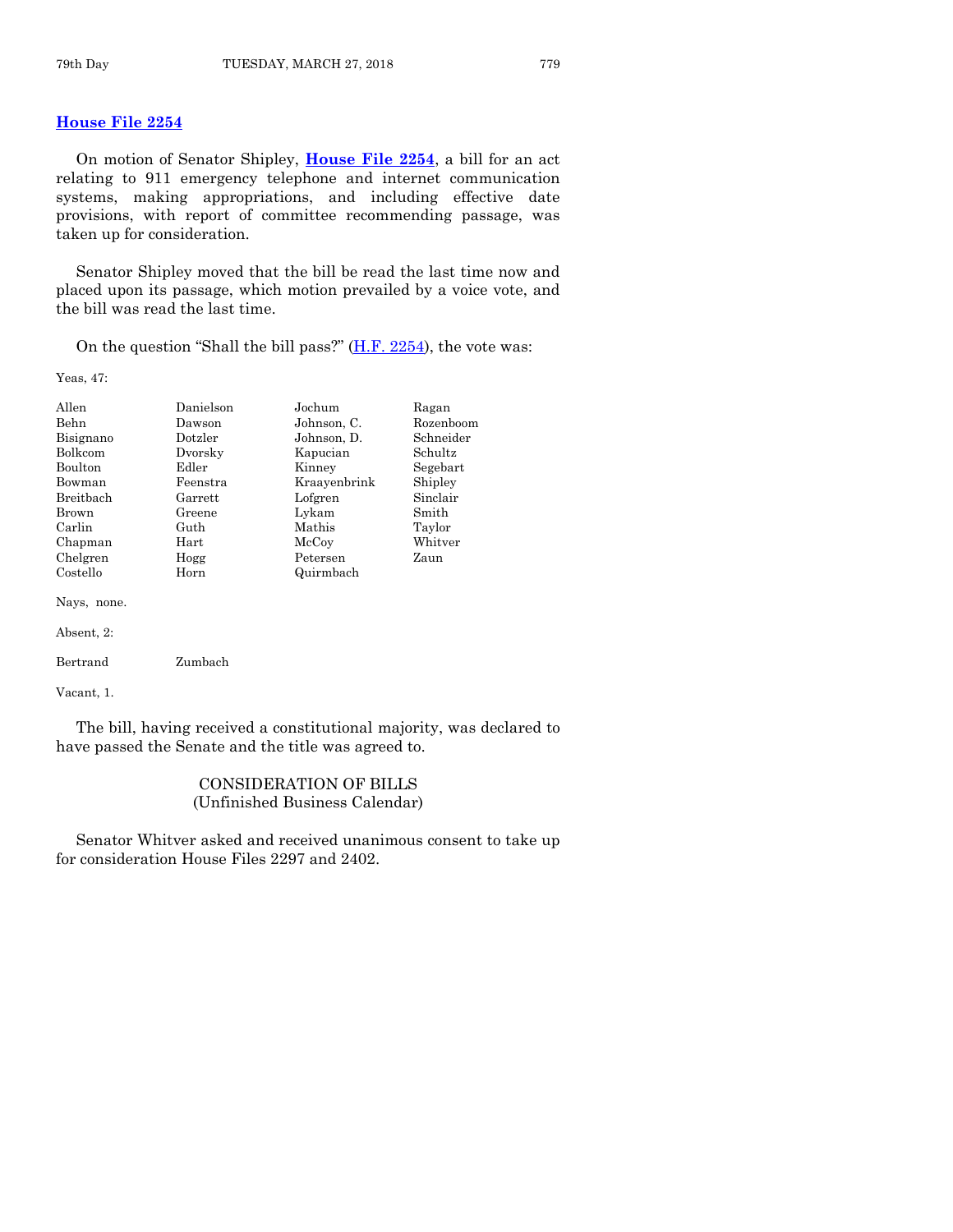# **[House File 2297](https://www.legis.iowa.gov/legislation/BillBook?ga=87&ba=HF2297)**

On motion of Senator Brown, **[House File 2297](https://www.legis.iowa.gov/legislation/BillBook?ga=87&ba=HF2297)**, a bill for an act relating to boiler and unfired steam pressure vessel inspections, placed on the Unfinished Business Calendar on March 22, 2018, with report of committee recommending amendment and passage, was taken up for consideration.

Senator Brown offered amendment  $S-5146$ , filed by the committee on Labor and Business Relations on March 13, 2018, to page 1 of the bill, and moved its adoption.

Amendment  $S-5146$  $S-5146$  was adopted by a voice vote.

Senator Brown moved that the bill be read the last time now and placed upon its passage, which motion prevailed by a voice vote, and the bill was read the last time.

On the question "Shall the bill pass?"  $(H.F. 2297)$ , the vote was:

Yeas, 26:

| <b>Behn</b>                    | Dawson           | Kapucian     | Shipley   |
|--------------------------------|------------------|--------------|-----------|
| Breitbach                      | Edler            | Kraavenbrink | Sinclair  |
| Brown                          | Feenstra         | Lofgren      | Smith     |
| Carlin                         | Garrett          | Rozenboom    | Whitver   |
| Chapman                        | Greene           | Schneider    | Zaun      |
| Chelgren                       | Guth             | Schultz      |           |
| Costello                       | Johnson, C.      | Segebart     |           |
| Nays, 21:                      |                  |              |           |
| Allen                          | $_{\rm Dotzler}$ | Johnson, D.  | Quirmbach |
| Bisignano                      | Dvorsky          | Kinney       | Ragan     |
| Bolkcom                        | Hart             | Lykam        | Taylor    |
| Boulton                        | Hogg             | Mathis       |           |
| Bowman                         | Horn             | McCoy        |           |
| Danielson                      | Jochum           | Petersen     |           |
| Absent, 2:                     |                  |              |           |
| Bertrand                       | Zumbach          |              |           |
| $\overline{17}$ $\overline{1}$ |                  |              |           |

Vacant, 1.

The bill, having received a constitutional majority, was declared to have passed the Senate and the title was agreed to.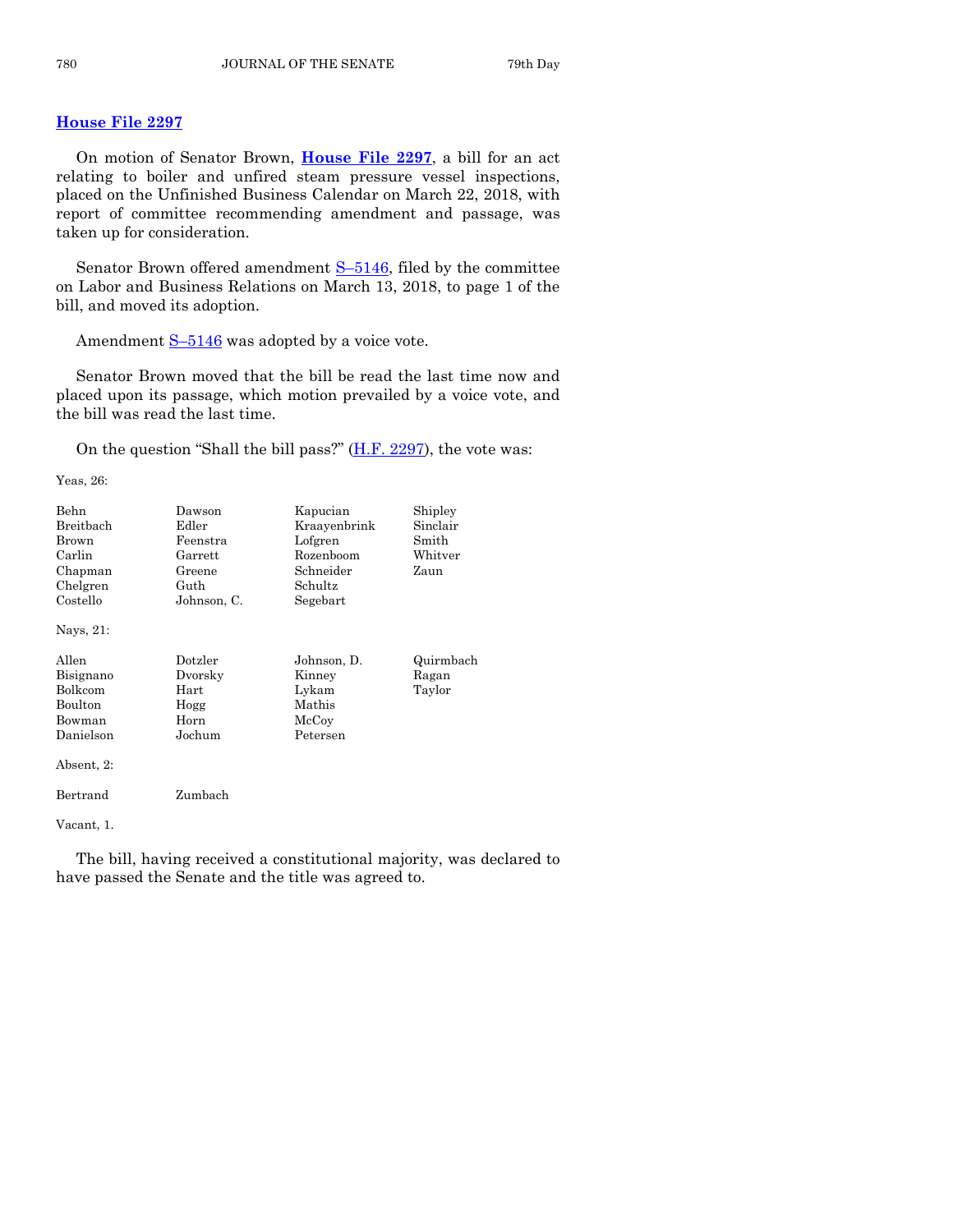# **[House File 2402](https://www.legis.iowa.gov/legislation/BillBook?ga=87&ba=HF2402)**

On motion of Senator Sinclair, **[House File 2402](https://www.legis.iowa.gov/legislation/BillBook?ga=87&ba=HF2402)**, a bill for an act relating to an agent's termination or suspension of authority for a power of attorney, placed on the Unfinished Business Calendar on March 22, 2018, with report of committee recommending passage, was taken up for consideration.

Senator Sinclair moved that the bill be read the last time now and placed upon its passage, which motion prevailed by a voice vote, and the bill was read the last time.

On the question "Shall the bill pass?"  $(H.F. 2402)$ , the vote was:

Yeas, 47:

| Allen       | Danielson | Jochum       | Ragan     |
|-------------|-----------|--------------|-----------|
| Behn        | Dawson    | Johnson, C.  | Rozenboom |
| Bisignano   | Dotzler   | Johnson, D.  | Schneider |
| Bolkcom     | Dvorsky   | Kapucian     | Schultz   |
| Boulton     | Edler     | Kinney       | Segebart  |
| Bowman      | Feenstra  | Kraayenbrink | Shipley   |
| Breitbach   | Garrett   | Lofgren      | Sinclair  |
| Brown       | Greene    | Lykam        | Smith     |
| Carlin      | Guth      | Mathis       | Taylor    |
| Chapman     | Hart      | McCoy        | Whitver   |
| Chelgren    | Hogg      | Petersen     | Zaun      |
| Costello    | Horn      | Quirmbach    |           |
| Nays, none. |           |              |           |
| Absent, 2:  |           |              |           |
| Bertrand    | Zumbach   |              |           |
| Vacant. 1.  |           |              |           |

The bill, having received a constitutional majority, was declared to have passed the Senate and the title was agreed to.

#### IMMEDIATELY MESSAGED

Senator Whitver asked and received unanimous consent that **Senate Files 2347** and **2349** and **House Files 2254**, **2297**, and **2402** be **immediately messaged** to the House.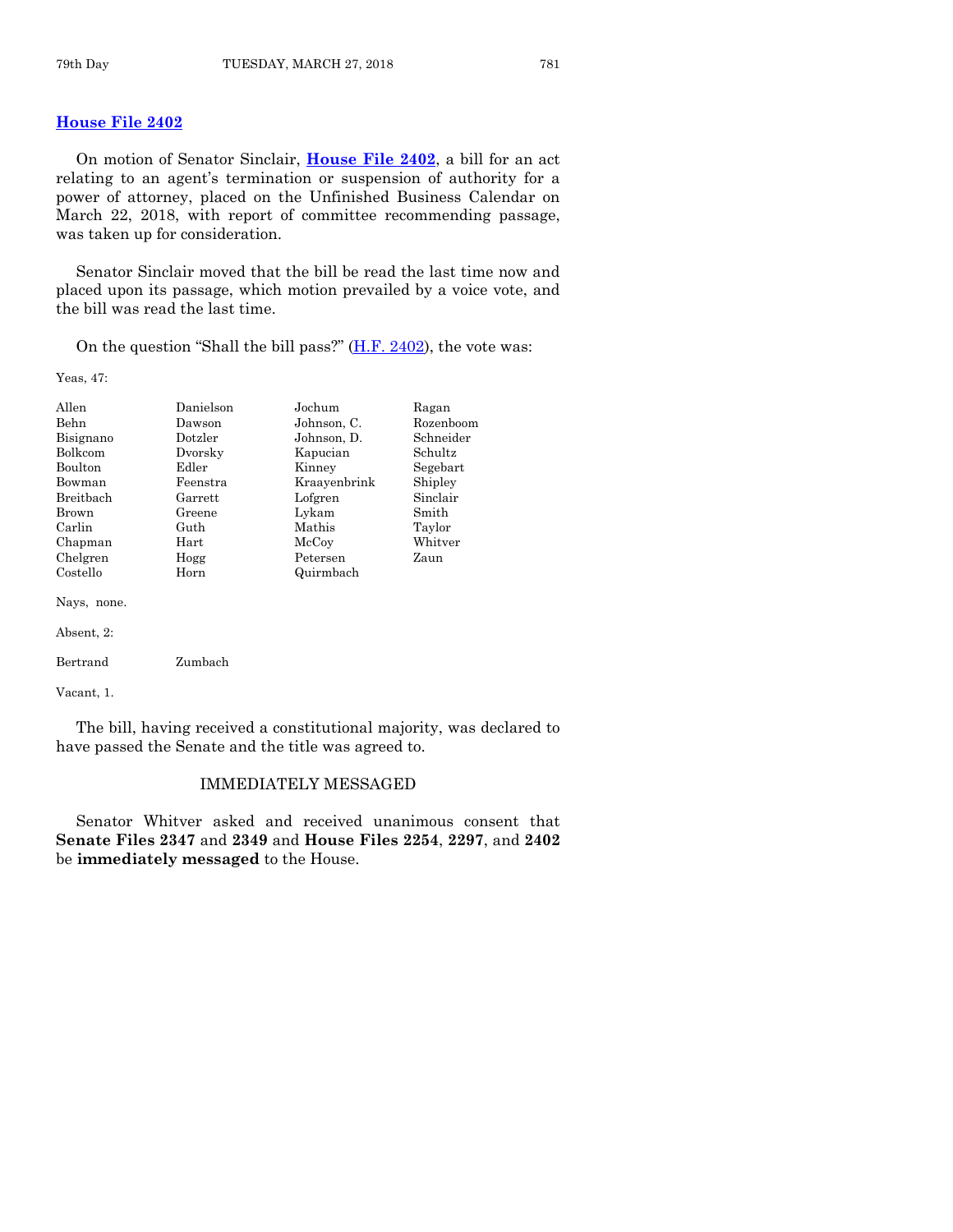# CONSIDERATION OF BILL (Ways and Means Calendar)

Senator Whitver asked and received unanimous consent to take up for consideration [Senate File 2388.](https://www.legis.iowa.gov/legislation/BillBook?ga=87&ba=SF2388)

## **[Senate File 2388](https://www.legis.iowa.gov/legislation/BillBook?ga=87&ba=SF2388)**

On motion of Senator Feenstra, **[Senate File 2388](https://www.legis.iowa.gov/legislation/BillBook?ga=87&ba=SF2388)**, a bill for an act relating to the assessment and taxation of telephone and telegraph company property for certain assessment years and including effective date and applicability provisions, was taken up for consideration.

Senator Feenstra offered amendment S-[5189,](https://www.legis.iowa.gov/legislation/BillBook?ga=87&ba=S5189) filed by him from the floor to pages 3, 4, 10, and 11 of the bill.

Senator Feenstra offered amendment S-[5193,](https://www.legis.iowa.gov/legislation/BillBook?ga=87&ba=S5193) filed by him from the floor to page 2 of amendment S–[5189.](https://www.legis.iowa.gov/legislation/BillBook?ga=87&ba=S5189)

Senator Allen asked and received unanimous consent that action on amendment S–[5193](https://www.legis.iowa.gov/legislation/BillBook?ga=87&ba=S5193) to amendment S–[5189,](https://www.legis.iowa.gov/legislation/BillBook?ga=87&ba=S5189) amendment S–[5189,](https://www.legis.iowa.gov/legislation/BillBook?ga=87&ba=S5189) and **[Senate File 2388](https://www.legis.iowa.gov/legislation/BillBook?ga=87&ba=SF2388)** be **deferred.**

> CONSIDERATION OF BILL (Unfinished Business Calendar)

Senator Whitver asked and received unanimous consent to take up for consideration [Senate File 2236.](https://www.legis.iowa.gov/legislation/BillBook?ga=87&ba=SF2236)

#### **Senate [File 2236](https://www.legis.iowa.gov/legislation/BillBook?ga=87&ba=SF2236)**

On motion of Senator Garrett, **[Senate File 2236](https://www.legis.iowa.gov/legislation/BillBook?ga=87&ba=SF2236)**, a bill for an act relating to mechanics' liens, public construction liens, and the early release of retained funds, placed on the Unfinished Business Calendar on March 15, 2018, was taken up for consideration.

Senator Garrett withdrew amendment S-[5014,](https://www.legis.iowa.gov/legislation/BillBook?ga=87&ba=S5014) filed by him on February 19, 2018, to page 2 of the bill.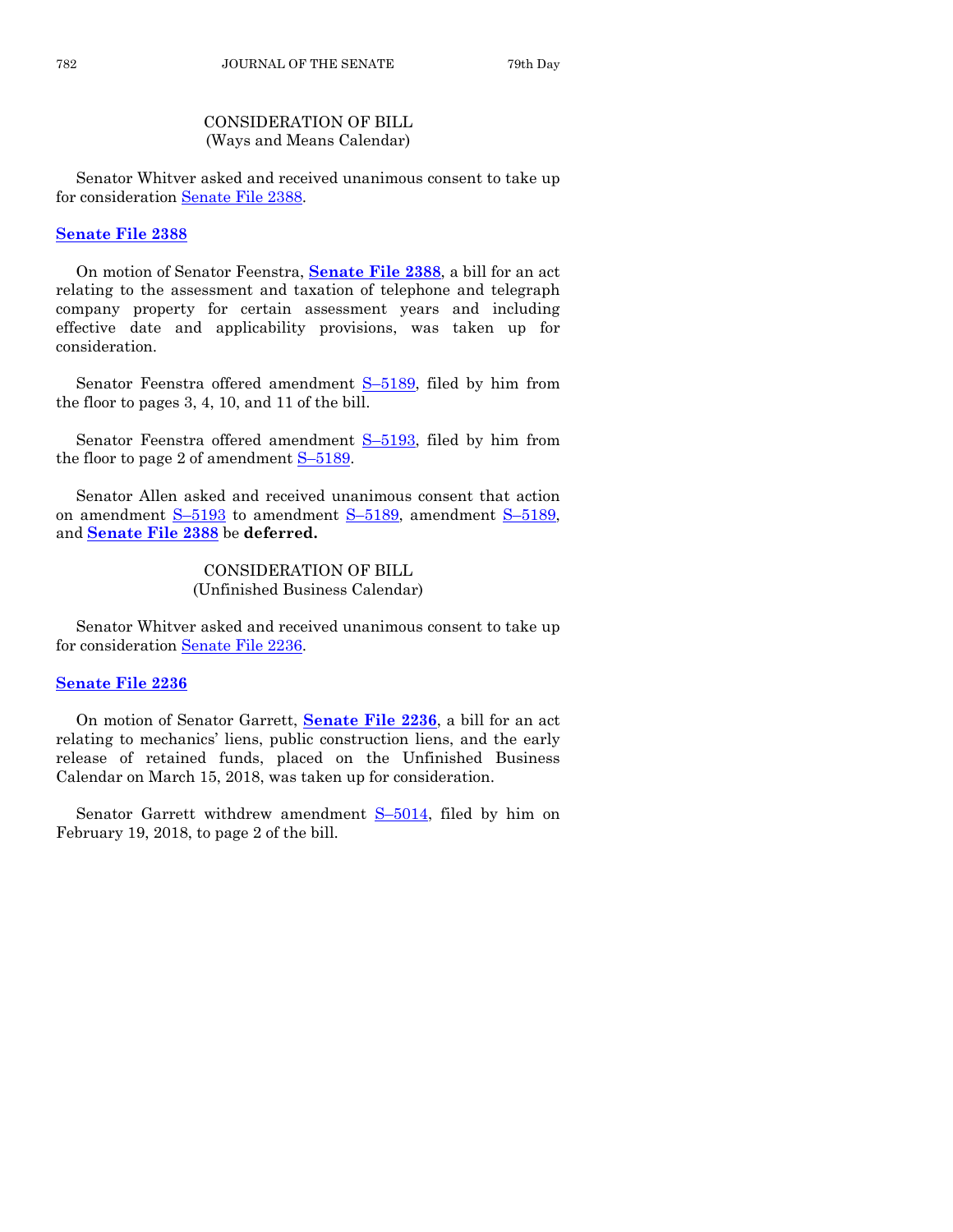Senator Garrett offered amendment S–[5020,](https://www.legis.iowa.gov/legislation/BillBook?ga=87&ba=S5020) filed by him on February 20, 2018, to page 2 of the bill, and moved its adoption.

Amendment  $S-5020$  $S-5020$  was adopted by a voice vote.

Senator Garrett asked and received unanimous consent that **[House File 2233](https://www.legis.iowa.gov/legislation/BillBook?ga=87&ba=HF2233)** be **substituted** for **[Senate File 2236](https://www.legis.iowa.gov/legislation/BillBook?ga=87&ba=SF2236)**.

#### **[House File 2233](https://www.legis.iowa.gov/legislation/BillBook?ga=87&ba=HF2233)**

On motion of Senator Garrett, **[House File 2233](https://www.legis.iowa.gov/legislation/BillBook?ga=87&ba=HF2233)**, a bill for an act relating to mechanics' liens, public construction liens, and the early release of retained funds, was taken up for consideration.

Senator Garrett offered amendment S-[5191,](https://www.legis.iowa.gov/legislation/BillBook?ga=87&ba=S5191) filed by him from the floor to pages 2 and 3 of the bill, and moved its adoption.

Amendment  $S-5191$  $S-5191$  was adopted by a voice vote.

Senator Bisignano offered amendment S-[5190,](https://www.legis.iowa.gov/legislation/BillBook?ga=87&ba=S5190) filed by him from the floor to page 2 of the bill, and moved its adoption.

A record roll call was requested.

On the question "Shall amendment  $S$ –[5190](https://www.legis.iowa.gov/legislation/BillBook?ga=87&ba=S5190) be adopted?" [\(H.F. 2233\)](https://www.legis.iowa.gov/legislation/BillBook?ga=87&ba=HF2233), the vote was:

Yeas, 21:

| Allen     | Dotzler     | Johnson, D.  | Quirmbach |
|-----------|-------------|--------------|-----------|
| Bisignano | Dvorsky     | Kinney       | Ragan     |
| Bolkcom   | Hart        | Lykam        | Taylor    |
| Boulton   | Hogg        | Mathis       |           |
| Bowman    | Horn        | McCoy        |           |
| Danielson | Jochum      | Petersen     |           |
| Nays, 26: |             |              |           |
| Behn      | Dawson      | Kapucian     | Shipley   |
| Breitbach | Edler       | Kraayenbrink | Sinclair  |
| Brown     | Feenstra    | Lofgren      | Smith     |
| Carlin    | Garrett     | Rozenboom    | Whitver   |
| Chapman   | Greene      | Schneider    | Zaun      |
| Chelgren  | Guth        | Schultz      |           |
| Costello  | Johnson, C. | Segebart     |           |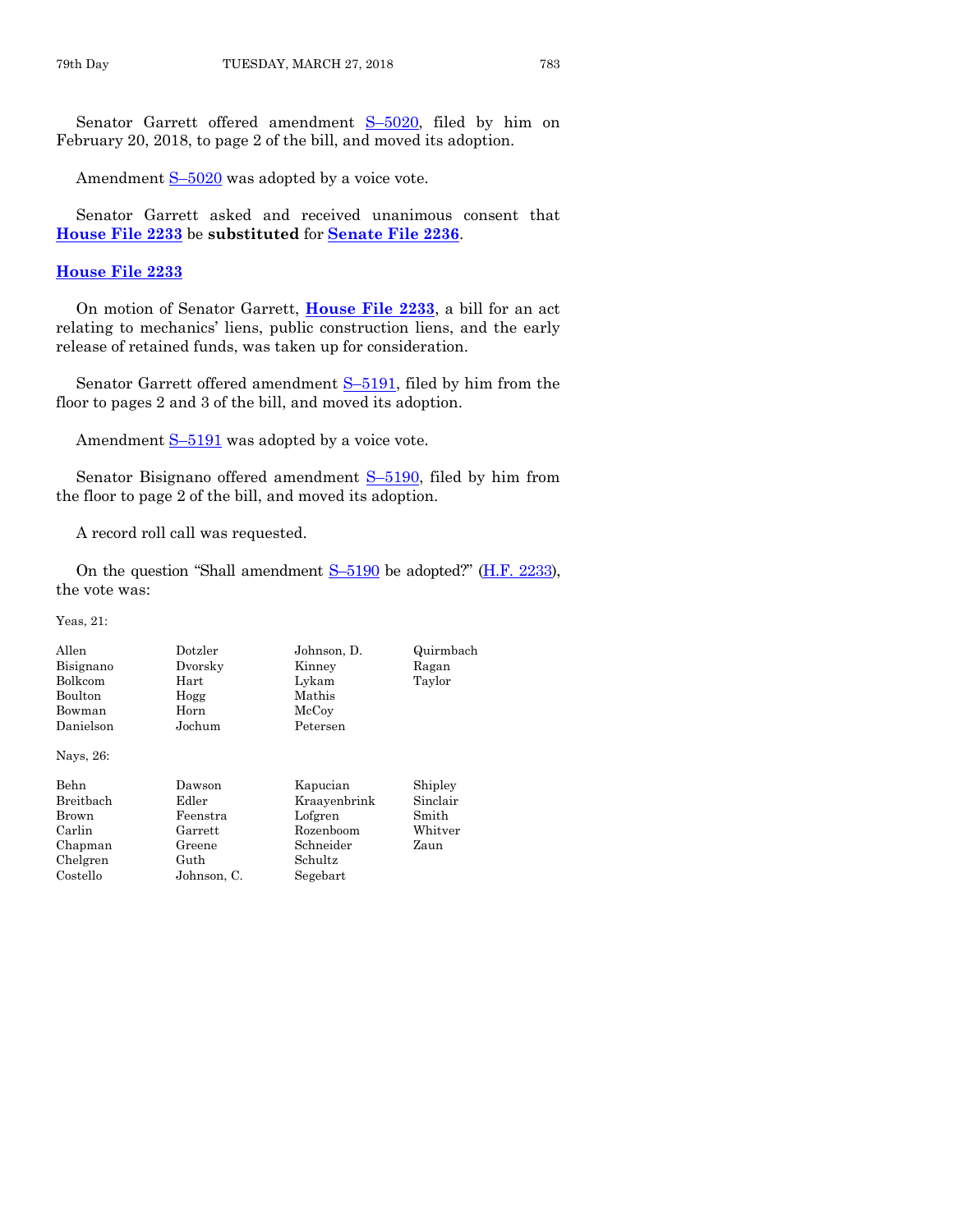Absent, 2:

Bertrand Zumbach

Vacant, 1.

Amendment S–[5190](https://www.legis.iowa.gov/legislation/BillBook?ga=87&ba=S5190) lost.

Senator Garrett moved that the bill be read the last time now and placed upon its passage, which motion prevailed by a voice vote, and the bill was read the last time.

On the question "Shall the bill pass?"  $(H.F. 2233)$ , the vote was:

Yeas, 26:

| Behn<br>Breitbach<br>Brown<br>Carlin<br>Chapman<br>Chelgren<br>Costello | Dawson<br>Edler<br>Feenstra<br>Garrett<br>Greene<br>Guth<br>Johnson, C. | Kapucian<br>Kraayenbrink<br>Lofgren<br>Rozenboom<br>Schneider<br>Schultz<br>Segebart | Shipley<br>Sinclair<br>Smith<br>Whitver<br>Zaun |
|-------------------------------------------------------------------------|-------------------------------------------------------------------------|--------------------------------------------------------------------------------------|-------------------------------------------------|
| Nays, 21:                                                               |                                                                         |                                                                                      |                                                 |
| Allen<br>Bisignano<br>Bolkcom<br>Boulton<br>Bowman<br>Danielson         | Dotzler<br>Dvorsky<br>Hart<br>Hogg<br>Horn<br>Jochum                    | Johnson, D.<br>Kinney<br>Lykam<br>Mathis<br>McCoy<br>Petersen                        | Quirmbach<br>Ragan<br>Taylor                    |
| Absent, 2:                                                              |                                                                         |                                                                                      |                                                 |
| Bertrand                                                                | Zumbach                                                                 |                                                                                      |                                                 |
| Vacant, 1.                                                              |                                                                         |                                                                                      |                                                 |

The bill, having received a constitutional majority, was declared to have passed the Senate and the title was agreed to.

# WITHDRAWN

Senator Garrett asked and received unanimous consent that **[Senate File 2236](https://www.legis.iowa.gov/legislation/BillBook?ga=87&ba=SF2236)** be **withdrawn** from further consideration of the Senate.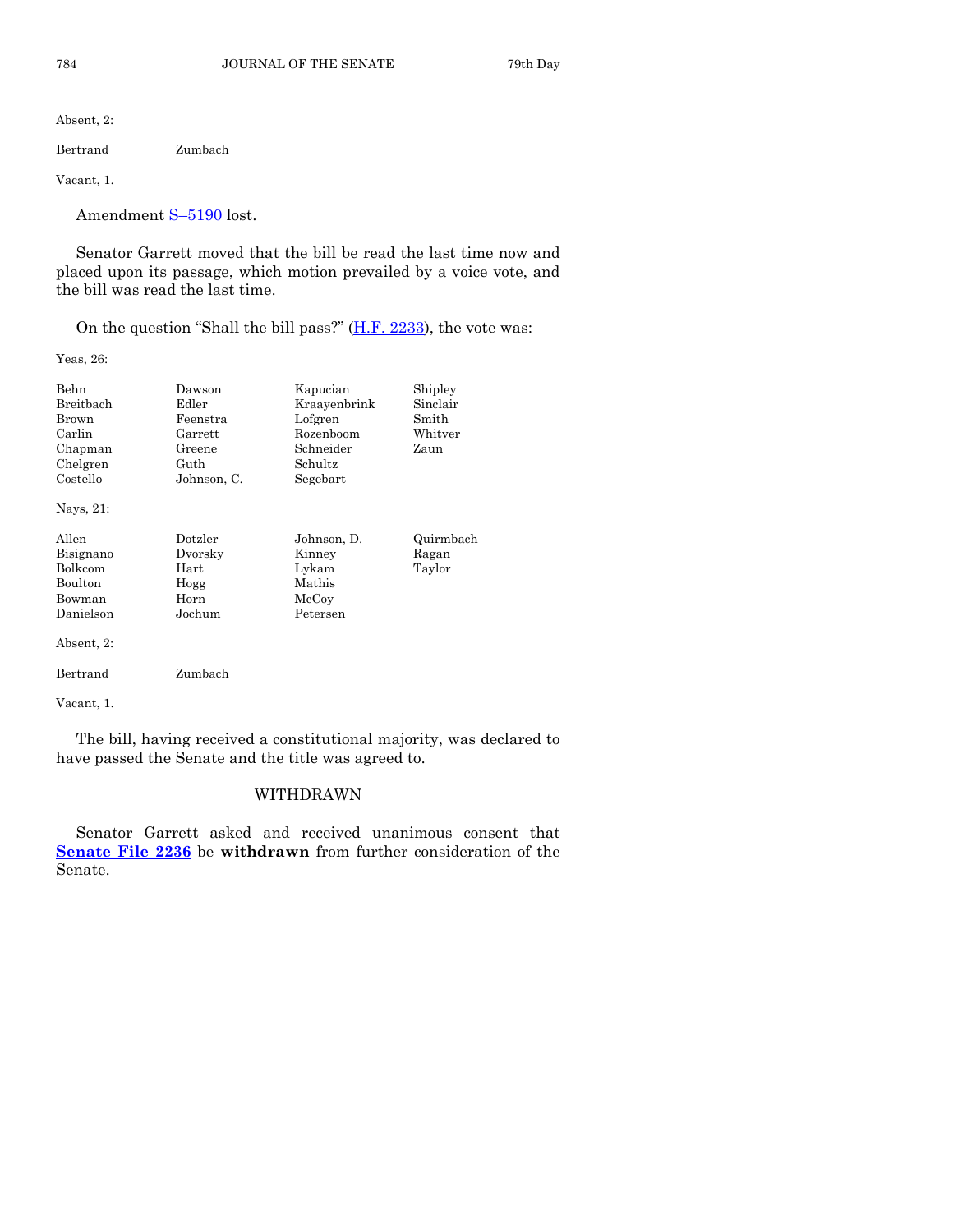# CONSIDERATION OF BILLS (Unfinished Business Calendar)

Senator Whitver asked and received unanimous consent to take up for consideration House Files 2253 and 2382.

#### **[House File 2253](https://www.legis.iowa.gov/legislation/BillBook?ga=87&ba=HF2253)**

On motion of Senator Chapman, **[House File 2253](https://www.legis.iowa.gov/legislation/BillBook?ga=87&ba=HF2253)**, a bill for an act regarding competitive bidding requirements for construction by a private party of property to be lease-purchased by certain government entities and including effective date and applicability provisions, placed on the Unfinished Business Calendar on March 22, 2018, with report of committee recommending passage, was taken up for consideration.

Senator Chapman offered amendment S–[5183,](https://www.legis.iowa.gov/legislation/BillBook?ga=87&ba=S5183) filed by him on March 26, 2018, to page 1 of the bill, and moved its adoption.

Amendment  $S-5183$  $S-5183$  was adopted by a voice vote.

Senator Chapman moved that the bill be read the last time now and placed upon its passage, which motion prevailed by a voice vote, and the bill was read the last time.

On the question "Shall the bill pass?"  $(H.F. 2253)$ , the vote was:

Yeas, 27:

| <b>Behn</b>      | Danielson | Johnson. C.  | Segebart  |
|------------------|-----------|--------------|-----------|
| <b>Breithach</b> | Dawson    | Kapucian     | Shipley   |
| Brown            | Edler     | Kraayenbrink | Sinclair  |
| Carlin           | Feenstra  | Lofgren      | Smith     |
| Chapman          | Garrett   | Rozenboom    | Whitver   |
| Chelgren         | Greene    | Schneider    | Zaun      |
| Costello         | Guth      | Schultz      |           |
| Nays, 20:        |           |              |           |
| Allen            | Dotzler   | Jochum       | McCoy     |
| Bisignano        | Dvorsky   | Johnson, D.  | Petersen  |
| Bolkcom          | Hart      | Kinney       | Quirmbach |
| Boulton          | Hogg      | Lykam        | Ragan     |
| Bowman           | Horn      | Mathis       | Taylor    |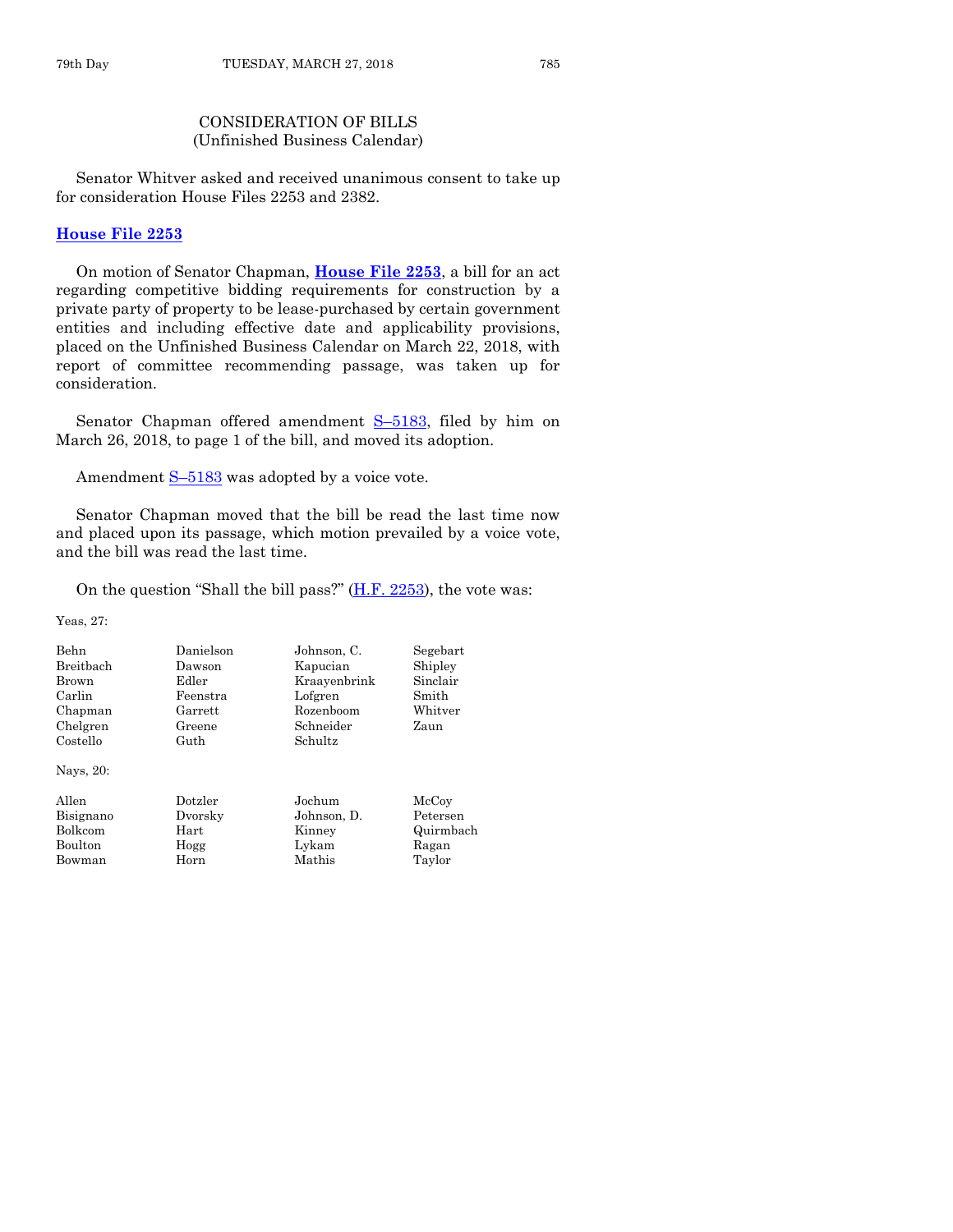Absent, 2:

Bertrand Zumbach

Vacant, 1.

The bill, having received a constitutional majority, was declared to have passed the Senate and the title was agreed to.

#### **[House File 2382](https://www.legis.iowa.gov/legislation/BillBook?ga=87&ba=HF2382)**

On motion of Senator Carlin, **[House File 2382](https://www.legis.iowa.gov/legislation/BillBook?ga=87&ba=HF2382)**, a bill for an act relating to the composition of the engineering and land surveying examining board, placed on the Unfinished Business Calendar on March 22, 2018, with report of committee recommending passage, was taken up for consideration.

Senator Whitver asked and received unanimous consent that action on **[House File 2382](https://www.legis.iowa.gov/legislation/BillBook?ga=87&ba=HF2382)** be **deferred**.

> CONSIDERATION OF BILL (Ways and Means Calendar)

Senator Whitver asked and received unanimous consent to take up for consideration [Senate File 2389.](https://www.legis.iowa.gov/legislation/BillBook?ga=87&ba=SF2389)

# **[Senate File 2389](https://www.legis.iowa.gov/legislation/BillBook?ga=87&ba=SF2389)**

On motion of Senator Dawson, **[Senate File 2389](https://www.legis.iowa.gov/legislation/BillBook?ga=87&ba=SF2389)**, a bill for an act authorizing the department of natural resources to establish certain fees at state parks and recreation areas, was taken up for consideration.

Senator Whitver asked and received unanimous consent that action on **[Senate File 2389](https://www.legis.iowa.gov/legislation/BillBook?ga=87&ba=SF2389)** be **deferred**.

#### RECESS

On motion of Senator Whitver, the Senate recessed at 12:27 p.m. until 1:00 p.m.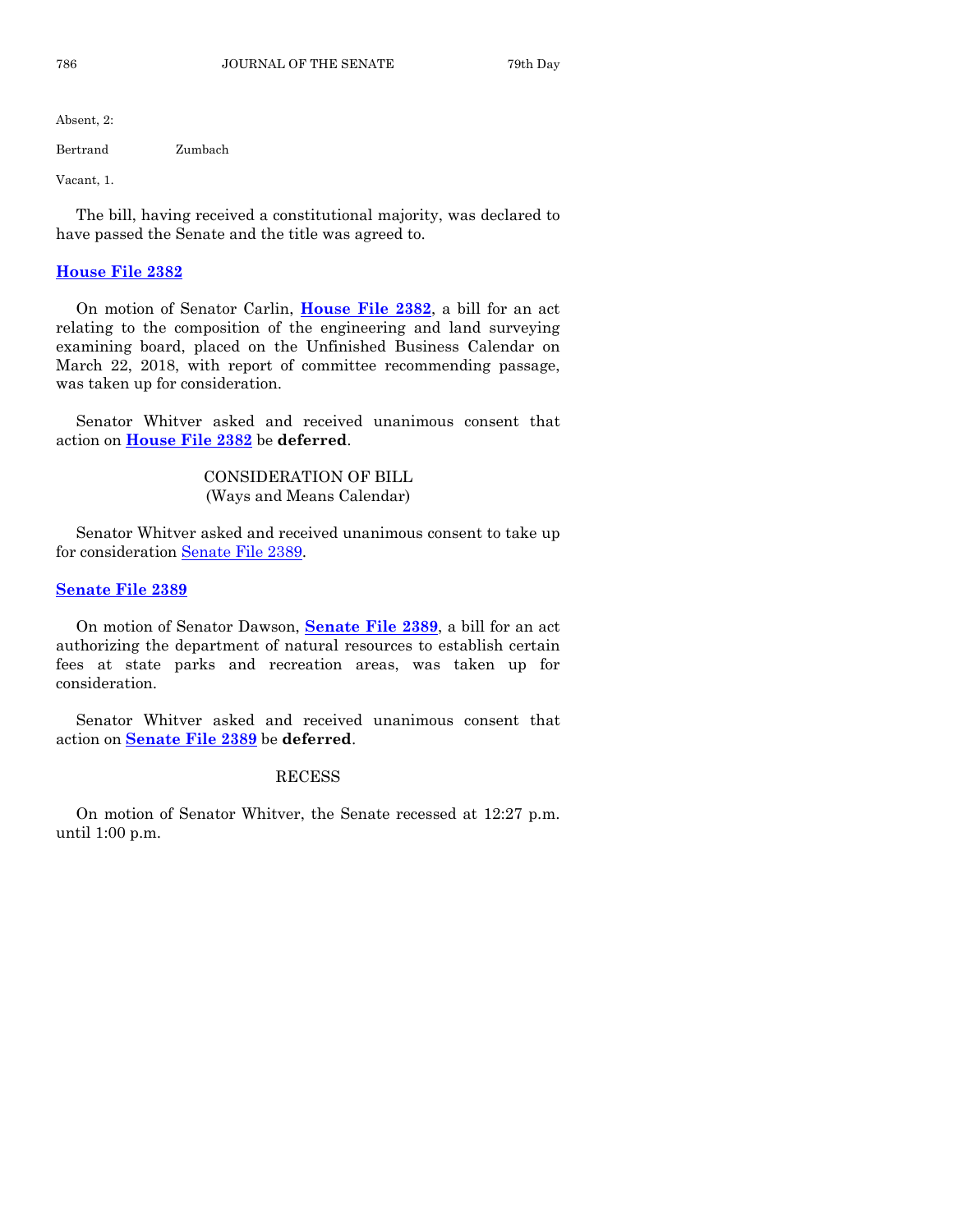# RECONVENED

The Senate reconvened at 1:03 p.m., President Schneider presiding.

# QUORUM CALL

Senator Schultz requested a nonrecord roll call to determine that a quorum was present.

The vote revealed 44 present, 6 absent, and a quorum present.

# BUSINESS PENDING

# **[House File 2382](https://www.legis.iowa.gov/legislation/BillBook?ga=87&ba=HF2382)**

The Senate resumed consideration of **[House File 2382](https://www.legis.iowa.gov/legislation/BillBook?ga=87&ba=HF2382)**, a bill for an act relating to the composition of the engineering and land surveying examining board, previously deferred.

Senator Carlin moved that the bill be read the last time now and placed upon its passage, which motion prevailed by a voice vote, and the bill was read the last time.

On the question "Shall the bill pass?"  $(H.F. 2382)$ , the vote was:

Yeas, 47:

| Danielson  | Jochum       | Ragan     |
|------------|--------------|-----------|
| Dawson     | Johnson, C.  | Rozenboom |
| Dotzler    | Johnson, D.  | Schneider |
| Dvorsky    | Kapucian     | Schultz   |
| Edler      | Kinney       | Segebart  |
| Feenstra   | Kraayenbrink | Shipley   |
| Garrett    | Lofgren      | Sinclair  |
| Greene     | Lykam        | Smith     |
| Guth       | Mathis       | Taylor    |
| $\rm Hart$ | McCoy        | Whitver   |
| Hogg       | Petersen     | Zaun      |
| Horn       | Quirmbach    |           |
|            |              |           |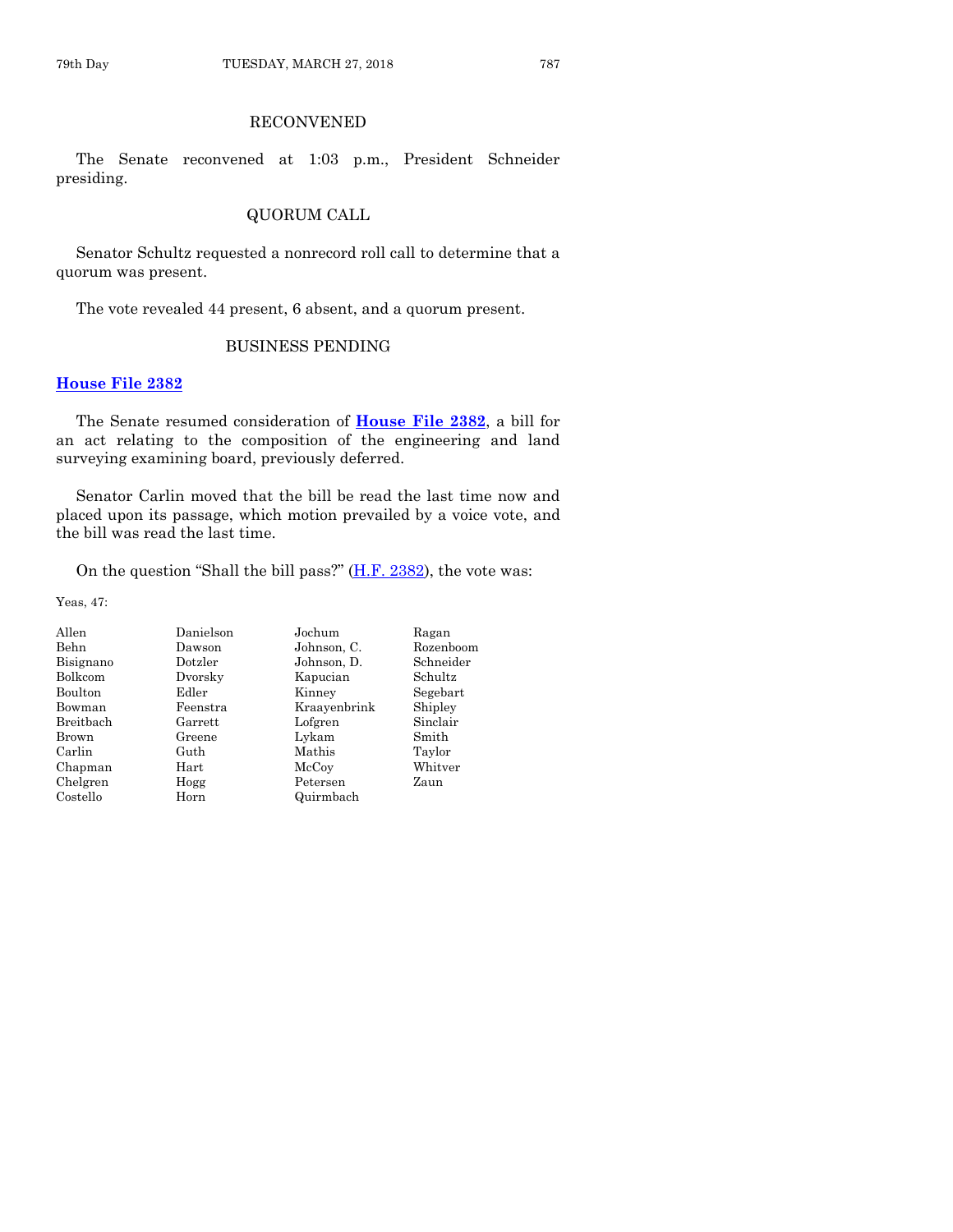Nays, none.

Absent, 2:

Bertrand Zumbach

Vacant, 1.

The bill, having received a constitutional majority, was declared to have passed the Senate and the title was agreed to.

# BUSINESS PENDING

#### **[Senate File 2388](https://www.legis.iowa.gov/legislation/BillBook?ga=87&ba=SF2388)**

The Senate resumed consideration of **[Senate File 2388](https://www.legis.iowa.gov/legislation/BillBook?ga=87&ba=SF2388)**, a bill for an act relating to the assessment and taxation of telephone and telegraph company property for certain assessment years and including effective date and applicability provisions, amendment S-[5189,](https://www.legis.iowa.gov/legislation/BillBook?ga=87&ba=S5189) and amendment S-[5193](https://www.legis.iowa.gov/legislation/BillBook?ga=87&ba=S5193) to amendment S-5189, previously deferred.

Senator Allen offered amendment  $S-5194$ , filed by him from the floor to page 1 of amendment  $S-5189$ , and moved its adoption.

A record roll call was requested.

On the question "Shall amendment S–[5194](https://www.legis.iowa.gov/legislation/BillBook?ga=87&ba=S5194) to amendment S–[5189](https://www.legis.iowa.gov/legislation/BillBook?ga=87&ba=S5189) be adopted?"  $(S.F. 2388)$  $(S.F. 2388)$ , the vote was:

Yeas, 21:

| Allen<br>Bisignano<br>Bolkcom<br><b>Boulton</b> | Dotzler<br>Dvorsky<br>$\rm Hart$<br>Hogg | Johnson, D.<br>Kinney<br>Lykam<br>Mathis | Quirmbach<br>Ragan<br>Taylor |
|-------------------------------------------------|------------------------------------------|------------------------------------------|------------------------------|
| Bowman                                          | Horn                                     | McCoy                                    |                              |
| Danielson                                       | Jochum                                   | Petersen                                 |                              |
| Nays, 26:                                       |                                          |                                          |                              |
| Behn                                            | Dawson                                   | Kapucian                                 | Shipley                      |
| Breithach                                       | Edler                                    | Kraayenbrink                             | Sinclair                     |
| Brown                                           | Feenstra                                 | Lofgren                                  | Smith                        |
| Carlin                                          | Garrett                                  | Rozenboom                                | Whitver                      |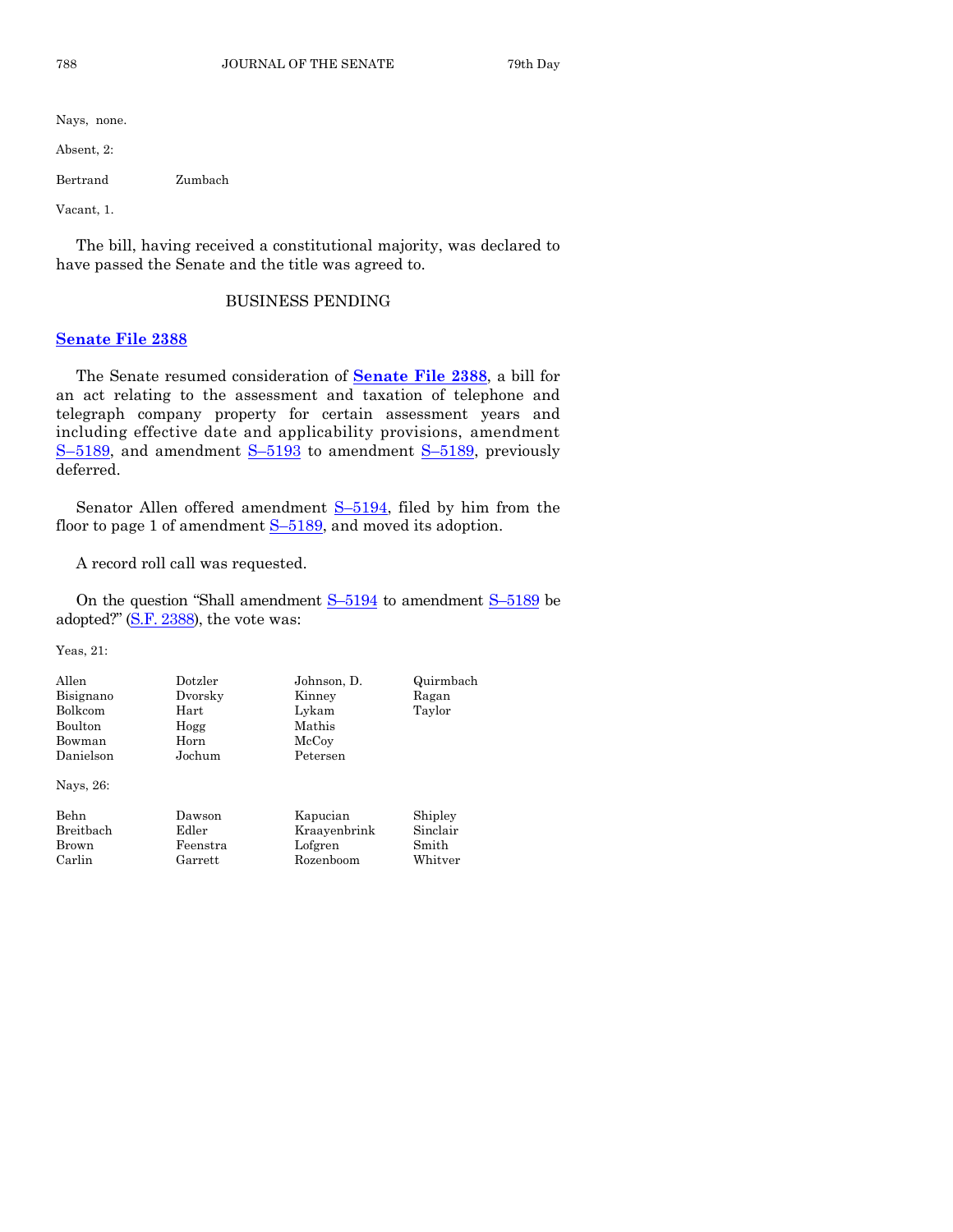| Chapman  | Greene      | Schneider | Zaun |
|----------|-------------|-----------|------|
| Chelgren | Guth        | Schultz   |      |
| Costello | Johnson, C. | Segebart  |      |

Absent, 2:

| Bertrand | Zumbach |
|----------|---------|
|          |         |

Vacant, 1.

Amendment S-[5194](https://www.legis.iowa.gov/legislation/BillBook?ga=87&ba=S5194) to amendment S-[5189](https://www.legis.iowa.gov/legislation/BillBook?ga=87&ba=S5189) lost.

Senator Feenstra moved the adoption of amendment S-[5193](https://www.legis.iowa.gov/legislation/BillBook?ga=87&ba=S5193) to amendment S–[5189.](https://www.legis.iowa.gov/legislation/BillBook?ga=87&ba=S5189)

Amendment S-[5193](https://www.legis.iowa.gov/legislation/BillBook?ga=87&ba=S5193) to amendment S-[5189](https://www.legis.iowa.gov/legislation/BillBook?ga=87&ba=S5189) was adopted by a voice vote.

Senator Feenstra moved the adoption of amendment  $S-5189$ , as amended.

Amendment S-[5189,](https://www.legis.iowa.gov/legislation/BillBook?ga=87&ba=S5189) as amended, was adopted by a voice vote.

Senator Feenstra moved that the bill be read the last time now and placed upon its passage, which motion prevailed by a voice vote, and the bill was read the last time.

On the question "Shall the bill pass?" [\(S.F. 2388\)](https://www.legis.iowa.gov/legislation/BillBook?ga=87&ba=SF2388), the vote was:

Yeas, 39:

| Allen        | Dawson      | Johnson, D.  | Schneider |
|--------------|-------------|--------------|-----------|
| Behn         | Dotzler     | Kapucian     | Schultz.  |
| Bowman       | Edler       | Kinney       | Segebart  |
| Breithach    | Feenstra    | Kraayenbrink | Shipley   |
| <b>Brown</b> | Garrett     | Lofgren      | Sinclair  |
| Carlin       | Greene      | Lykam        | Smith     |
| Chapman      | Guth        | Mathis       | Taylor    |
| Chelgren     | Hart        | McCoy        | Whitver   |
| Costello     | Horn        | Ragan        | Zaun      |
| Danielson    | Johnson, C. | Rozenboom    |           |
| Nays, $8$ :  |             |              |           |

Bisignano Boulton Hogg Petersen<br>Bolkcom Dvorsky Jochum Quirmba Quirmbach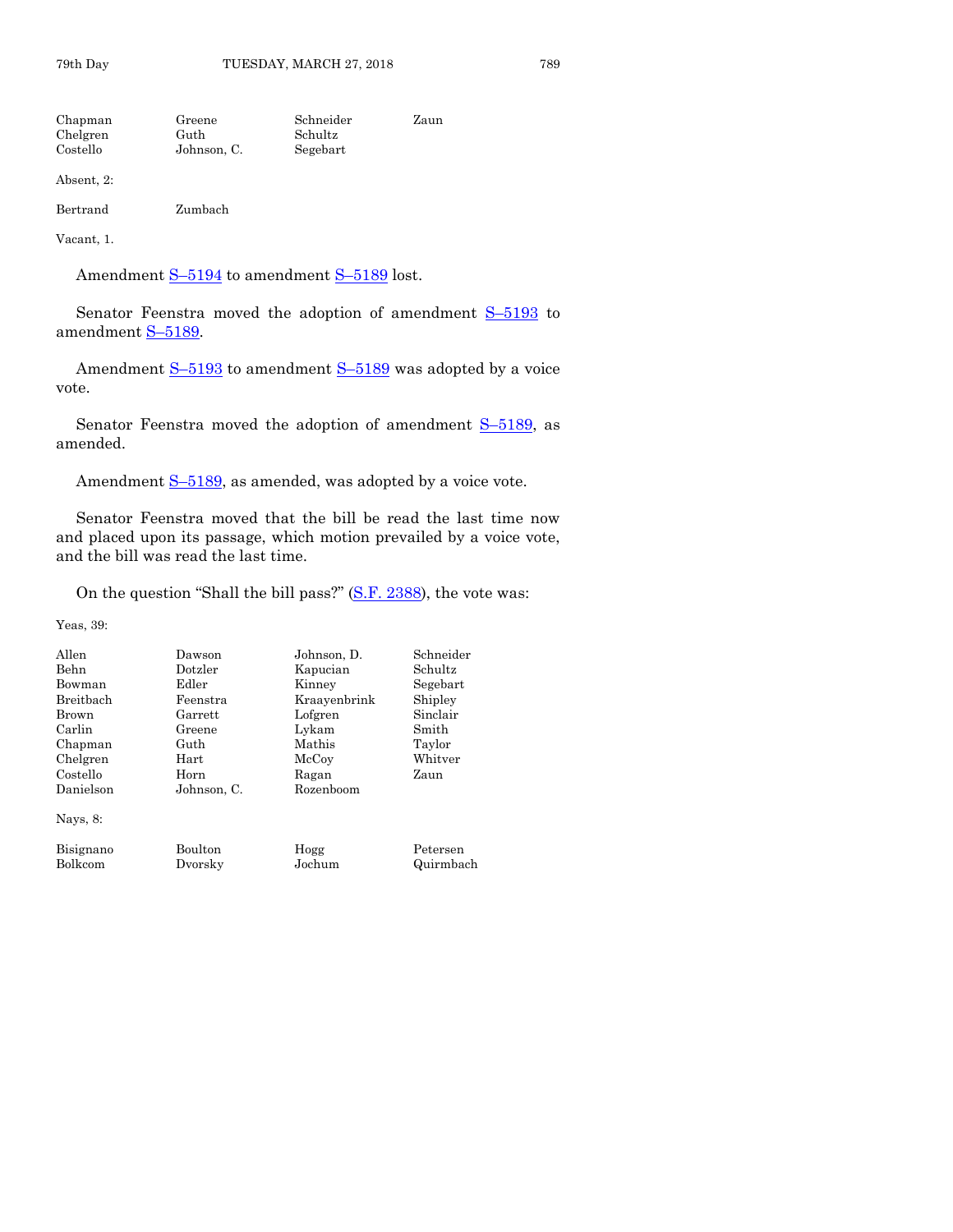Absent, 2:

Bertrand Zumbach

Vacant, 1.

The bill, having received a constitutional majority, was declared to have passed the Senate and the title was agreed to.

## BUSINESS PENDING

# **[Senate File 2389](https://www.legis.iowa.gov/legislation/BillBook?ga=87&ba=SF2389)**

The Senate resumed consideration of **[Senate File 2389](https://www.legis.iowa.gov/legislation/BillBook?ga=87&ba=SF2389)**, a bill for an act authorizing the department of natural resources to establish certain fees at state parks and recreation areas, previously deferred.

Senator Dawson offered amendment S–[5192,](https://www.legis.iowa.gov/legislation/BillBook?ga=87&ba=S5192) filed by him from the floor to page 1 of the bill, and moved its adoption.

Amendment  $S-5192$  $S-5192$  was adopted by a voice vote.

Senator Dawson offered amendment S–[5196,](https://www.legis.iowa.gov/legislation/BillBook?ga=87&ba=S5196) filed by him from the floor to pages  $1-2$  of the bill, and moved its adoption.

Amendment  $S-5196$  $S-5196$  was adopted by a voice vote.

With the adoption of amendment S-[5196,](https://www.legis.iowa.gov/legislation/BillBook?ga=87&ba=S5196) the Chair ruled amendment S–[5195,](https://www.legis.iowa.gov/legislation/BillBook?ga=87&ba=S5195) filed by Senator D. Johnson from the floor to pages 1–2 of the bill, out of order.

Senator Dawson moved that the bill be read the last time now and placed upon its passage, which motion prevailed by a voice vote, and the bill was read the last time.

On the question "Shall the bill pass?" [\(S.F. 2389\)](https://www.legis.iowa.gov/legislation/BillBook?ga=87&ba=SF2389), the vote was:

Yeas, 47:

Allen Danielson Jochum Ragan Bisignano Dotzler Johnson, D. Schneider Bolkcom Dvorsky Kapucian Schultz Boulton Edler Kinney Segebart

Behn Dawson Johnson, C. Rozenboom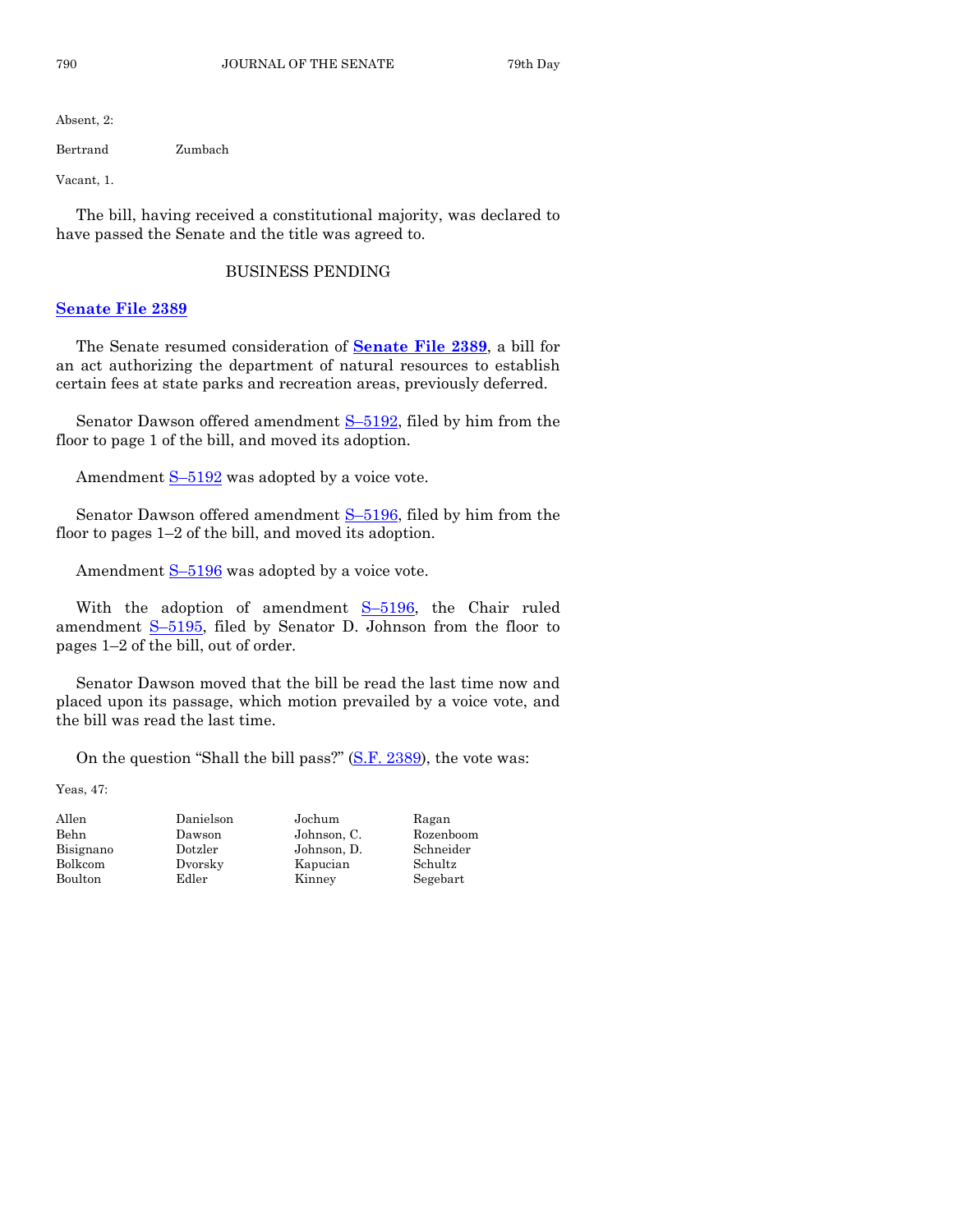| Bowman    | Feenstra   | Kraavenbrink | Shipley  |
|-----------|------------|--------------|----------|
| Breitbach | Garrett    | Lofgren      | Sinclair |
| Brown     | Greene     | Lykam        | Smith    |
| Carlin    | Guth       | Mathis       | Taylor   |
| Chapman   | $\rm Hart$ | McCoy        | Whitver  |
| Chelgren  | Hogg       | Petersen     | Zaun     |
| Costello  | Horn       | Quirmbach    |          |

Nays, none.

Absent, 2:

Bertrand Zumbach

Vacant, 1.

The bill, having received a constitutional majority, was declared to have passed the Senate and the title was agreed to.

# IMMEDIATELY MESSAGED

Senator Whitver asked and received unanimous consent that **Senate Files 2388** and **2389** and **House Files 2233**, **2253**, and **2382** be **immediately messaged** to the House.

#### ADJOURNMENT

On motion of Senator Whitver, the Senate adjourned at 2:11 p.m. until 9:00 a.m., Wednesday, March 28, 2018.

# **APPENDIX**

# CERTIFICATES OF RECOGNITION

The Secretary of the Senate issued the following certificates of recognition:

Bonnabell and Lowell Creger, Baldwin—For celebrating their 60<sup>th</sup> wedding anniversary. Senator Bowman.

Virginia Knepper, Cascade—For celebrating her 100th birthday. Senator Bowman.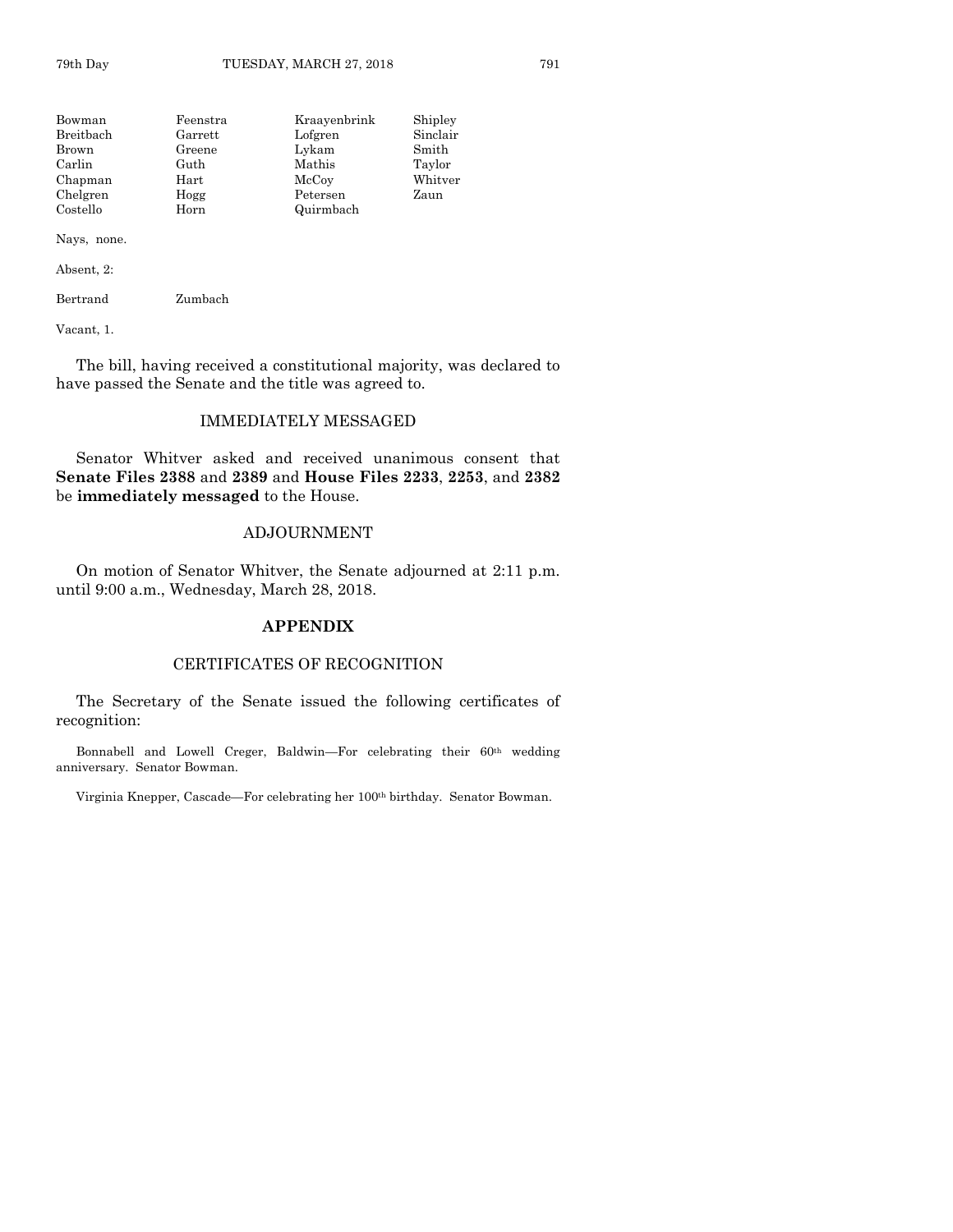# REPORTS OF COMMITTEE MEETINGS

## **AGRICULTURE**

**Convened:** Tuesday, March 27, 2018, 2:15 p.m.

**Members Present:** Brown, Vice Chair; Kinney, Ranking Member; Bowman, Costello, Edler, Hart, Kapucian, Ragan, Rozenboom, Segebart, and Shipley.

**Members Absent:** Zumbach, Chair; and Taylor (both excused).

**Committee Business:** Governor's appointee.

**Adjourned:** 2:20 p.m.

# **NATURAL RESOURCES AND ENVIRONMENT**

**Convened:** Tuesday, March 27, 2018, 2:20 p.m.

**Members Present:** Rozenboom, Chair; Shipley, Vice Chair; Dvorsky, Ranking Member; Behn, Carlin, Greene, Hart, D. Johnson, Kapucian, Kinney, Kraayenbrink, and Lykam.

**Members Absent:** Bertrand (excused).

**Committee Business:** Governor's appointee.

**Adjourned:** 2:25 p.m.

#### **STATE GOVERNMENT**

**Convened:** Tuesday, March 27, 2018, 2:50 p.m.

**Members Present:** Smith, Chair; Chapman, Vice Chair; Bisignano, Ranking Member; Bowman, Brown, Carlin, Danielson, Dawson, Dvorsky, Feenstra, Horn, Jochum, Schultz, and Zaun.

**Members Absent:** Schneider (excused).

**Committee Business:** Governor's appointee.

**Adjourned:** 2:55 p.m.

# STUDY BILL RECEIVED

# **[SSB 3207](https://www.legis.iowa.gov/legislation/BillBook?ga=87&ba=SSB3207) Ways and Means**

Establishing a tree and forest advisory council.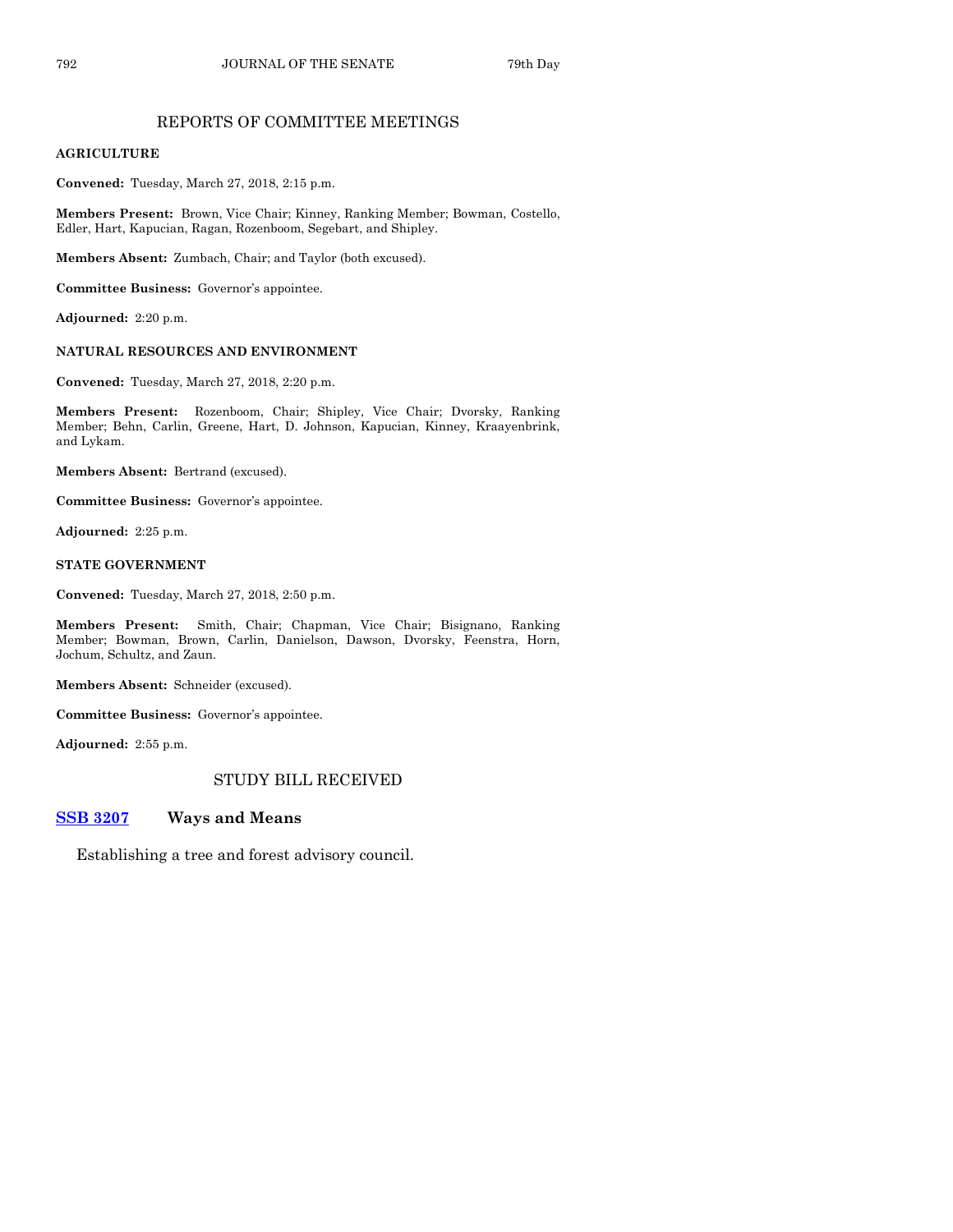#### SUBCOMMITTEE ASSIGNMENT

#### **[SSB 3207](https://www.legis.iowa.gov/legislation/BillBook?ga=87&ba=SSB3207)**

WAYS AND MEANS: Brown, Chair; Behn and Hogg

#### BILLS ENROLLED, SIGNED, AND SENT TO GOVERNOR

The Secretary of the Senate submitted the following report:

MR. PRESIDENT: The Secretary of the Senate respectfully reports that the following bills have been enrolled, signed by the President of the Senate and the Speaker of the House, and presented to the Governor for her approval on this 27th day of March, 2018.

Senate Files 360, 2098, 2113, 2117, 2131, 2139, 2201, 2228, 2255, 2289, 2290, and 2325.

> W. CHARLES SMITHSON Secretary of the Senate

## WITHDRAWAL OF GOVERNOR'S APPOINTEE

The following letter from the Governor was received in the office of the Secretary of the Senate on March 27, 2018:

I am withdrawing the name of Brenda Easter to serve as a member of the Board of Athletic Training from further consideration by the Senate.

> Sincerely, KIM REYNOLDS Governor

# GOVERNOR'S DEFERRAL LETTER

The following letter from the Governor was received in the office of the Secretary of the Senate on March 27, 2018:

Pursuant to Iowa Code section 2.32, please accept this letter as the notice of deferment of the appointment to the Board of Athletic Training, formerly held by Brenda Easter. This appointment has been deferred because our Administration has initiated, but has not yet completed, the selection process which will result in determining the most appropriate person to nominate for this position.

> Sincerely, KIM REYNOLDS Governor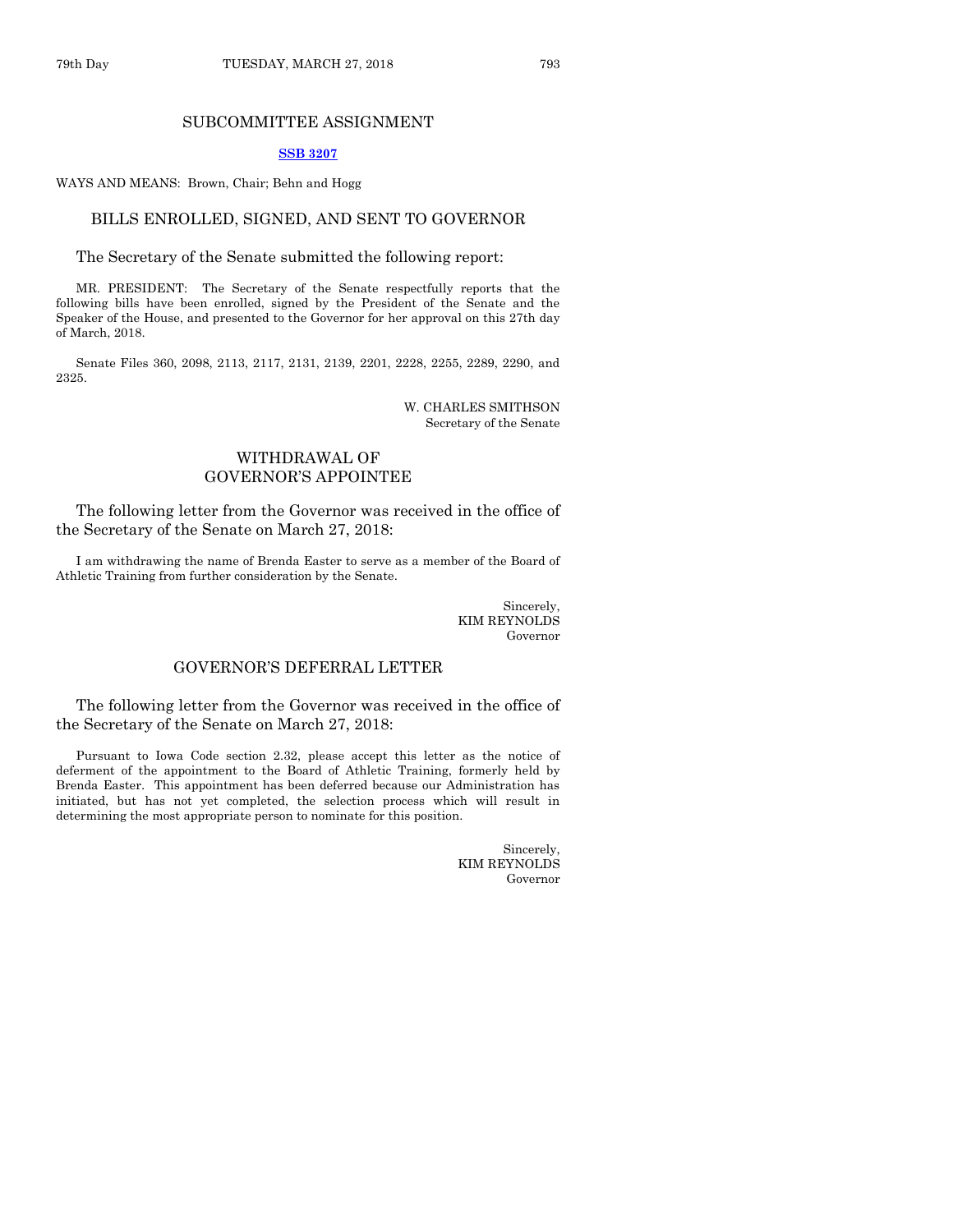# GOVERNOR'S APPOINTEES PLACED ON EN BLOC CONFIRMATION CALENDAR

The following appointees, assigned to standing committees for investigation, were placed on the En Bloc Confirmation Calendar with recommendation for confirmation:

#### **AGRICULTURE**

Mark Leonard – Agricultural Development Board

#### **NATURAL RESOURCES AND ENVIRONMENT**

Harold Hommes – Environmental Protection Commission

Lorraine Glover – Flood Mitigation Board John Torbert – Flood Mitigation Board

#### **STATE GOVERNMENT**

Lesley Bartholomew – Accountancy Examining Board Rudolfo Reyes – Accountancy Examining Board Robert Snodgrass – Accountancy Examining Board

Kenneth Morris, Jr. – Commission on the Status of African Americans Veronica Sutton – Commission on the Status of African Americans

Jason Wilson – Alcoholic Beverages Commission

Suresh Basnet – Commission of Asian and Pacific Islander Affairs Dr. Ritu Gurung – Commission of Asian and Pacific Islander Affairs Karlai Thornburg – Commission of Asian and Pacific Islander Affairs Michelle Yoshimura-Smith – Commission of Asian and Pacific Islander Affairs

Rebecca Brockmann – Board of Barbering Maureen Hardy – Board of Barbering Scott Sales – Board of Barbering

Sandra Ryan – Commission for the Blind

Frank Ballantini – Boiler and Pressure Vessel Board Thomas Dye – Boiler and Pressure Vessel Board Lynne Rush – Boiler and Pressure Vessel Board

Dr. Aaron Martin – Board of Chiropractic Stephanie Netolicky – Board of Chiropractic Dr. Randall Stange – Board of Chiropractic

Anna Hilpipre – Commission on Community Action Agencies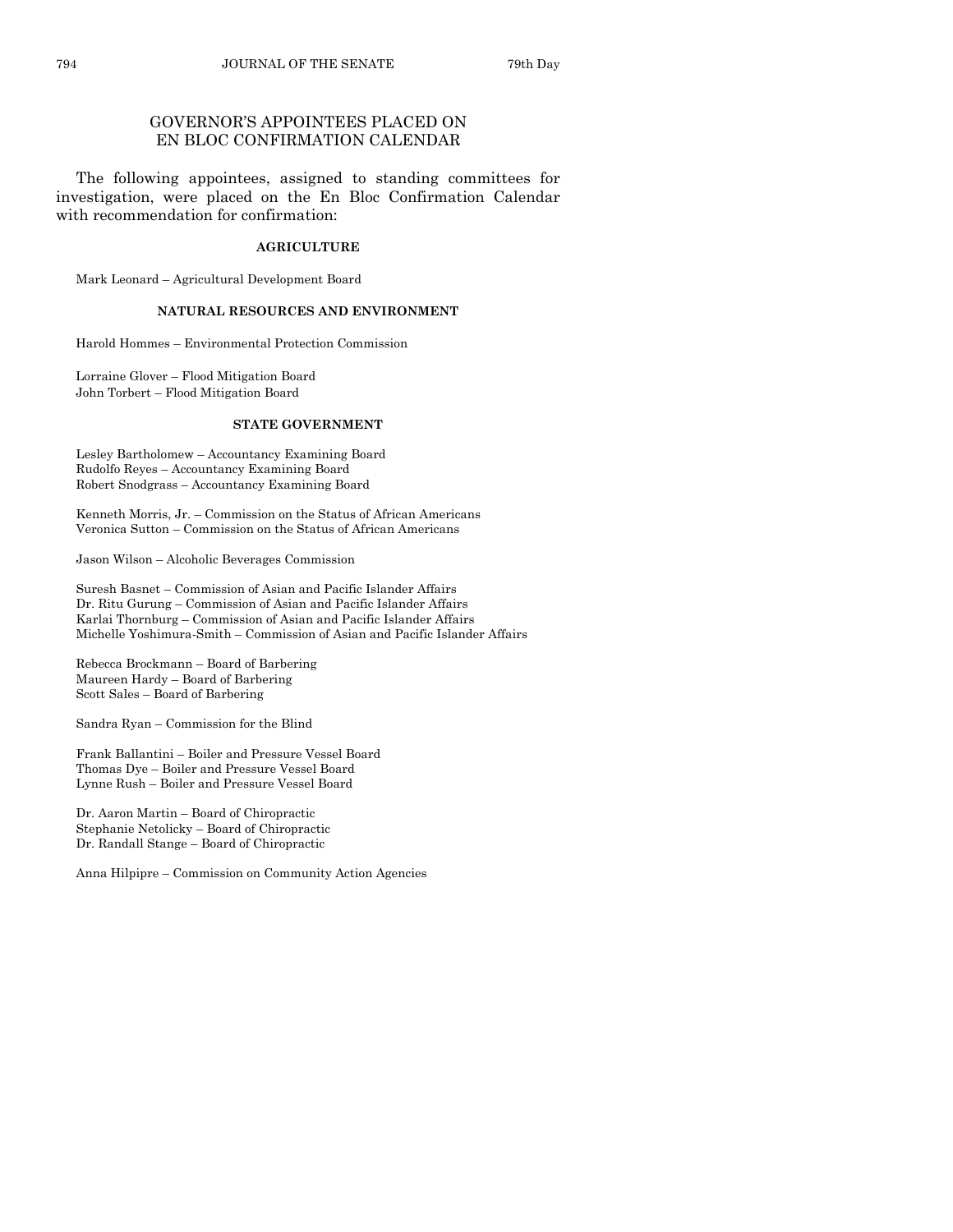Don Nguyen – Board of Cosmetology Arts and Sciences

Brian Smith – Board of Dietetics

Todd Cash – Electrical Examining Board Penny Clark – Electrical Examining Board Tammy Cooper – Electrical Examining Board Tim Gerald – Electrical Examining Board Robert Hendricks – Electrical Examining Board

Justin Carleton – Elevator Safety Board Craig Clabaugh – Elevator Safety Board Peggy Vandenberg – Elevator Safety Board

Laura Sievers – Engineering and Land Surveying Examining Board Lisa VanDenBerg – Engineering and Land Surveying Examining Board

Elaine Olson – Iowa Ethics and Campaign Disclosure Board

Molly Parker – Board of Hearing Aid Specialists Tricia Veik – Board of Hearing Aid Specialists

Michael Warmuth – Investment Board of the IPERS

Nathan Borland – Landscape Architectural Examining Board John Micka – Landscape Architectural Examining Board

Sherrae Hanson – Iowa Lottery Authority Board of Directors John Quinn – Iowa Lottery Authority Board of Directors

Rebecca Ervin – Board of Mortuary Science Seth Williams – Board of Mortuary Science

Dr. Kathryn Dolter – Board of Nursing

Jill Barr – Board of Nursing Home Administrators Kay Fisk – Board of Nursing Home Administrators Michael Moore – Board of Nursing Home Administrators Justin Rash – Board of Nursing Home Administrators Charlean Schlepp – Board of Nursing Home Administrators

Dr. Mark Mentzer – Board of Optometry Dr. Monique Root – Board of Optometry

Chris Mayer – Peace Officers' Retirement, Accident, and Disability System Trustee

Dr. Jason Hansel – Board of Pharmacy Edward McKenna – Board of Pharmacy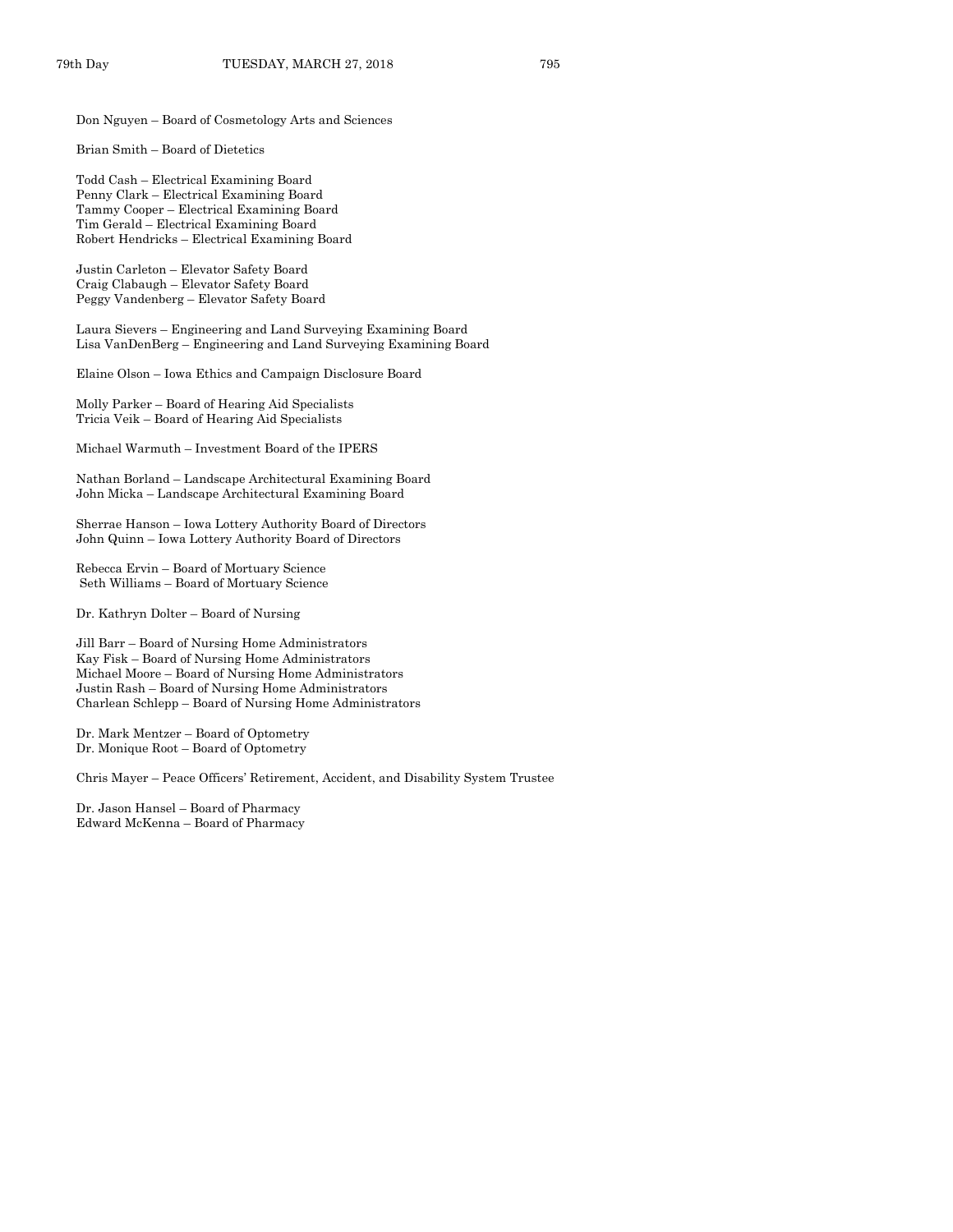Cheryl Arnold – Board of Physician Assistants Penny Osborn – Board of Physician Assistants

Kathryn Arndt – Board of Podiatry Laurie Barr-Cronin – Board of Podiatry Travis Carlson – Board of Podiatry Dr. Roger Drown – Board of Podiatry Dr. Erin Nelson– Board of Podiatry

Dr. Matthew Cooper – Board of Psychology Dr. Brandon Davis – Board of Psychology Professor Ruth Kunkle – Board of Psychology Dr. Lisa Streyffeler – Board of Psychology

Emil Giovannetti – Iowa Public Information Board Monica McHugh – Iowa Public Information Board Suzan Stewart – Iowa Public Information Board

Tracy Crimmins – Real Estate Appraiser Examining Board Dan Fuhrmeister – Real Estate Appraiser Examining Board Mark Kapfer – Real Estate Appraiser Examining Board

James Clingman – Real Estate Commission Terrance Duggan – Real Estate Commission

Dr. Samantha Danielson-Jones – Board of Respiratory Care Lisa Kingery – Board of Respiratory Care

Mark Hillenbrand – Board of Social Work Neil Nelsen – Board of Social Work

Douglas Leonard – Board of Speech Pathology and Audiology Denise Renaud – Board of Speech Pathology and Audiology

Erin Rollenhagen – Technology Advisory Council

Dr. Christine Bean – Iowa Board of Veterinary Medicine Dr. Curtis Youngs – Iowa Board of Veterinary Medicine

Rachelle Hunt Russian – Commission on the Status of Women Wendy Musgrave – Commission on the Status of Women Sherill Whisenand – Commission on the Status of Women